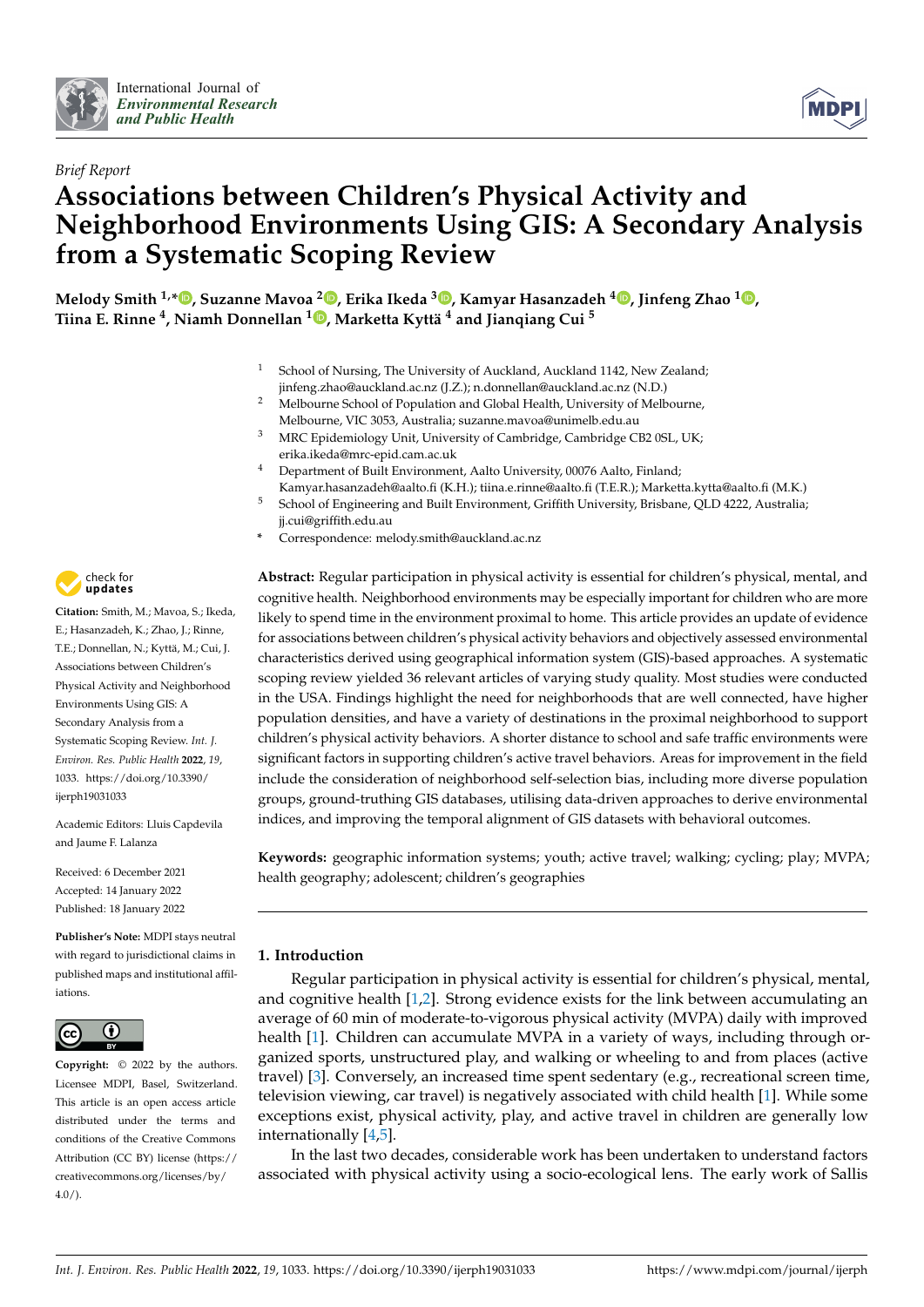and colleagues [\[6,](#page-19-0)[7\]](#page-19-1) was especially useful to contextualize how varying social and environmental features might impact physical activity and to highlight areas for improvement. In particular, the role of neighborhood design and "walkability" (e.g., higher levels of street connectivity, mixed land use, retail floor area ratio, and population density in a given area) received increasing focus [\[8,](#page-19-2)[9\]](#page-19-3). A now well-established body of research clearly demonstrates associations [\[10–](#page-19-4)[12\]](#page-19-5) and causal relationships [\[13\]](#page-19-6) between neighborhood features and residents' physical activity, including for children.

Neighborhood environments may be especially important for children who are more likely than adults to spend time in the environment proximal to home [\[14](#page-19-7)[,15\]](#page-19-8). Despite a heterogeneous evidence base, consistent findings have been observed with regard to the importance of walkability (especially street connectivity, population density, and diversity in land use) [\[16,](#page-19-9)[17\]](#page-19-10), infrastructure for walking and wheeling [\[18\]](#page-19-11), and the availability and accessibility of destinations to be active (e.g., parks, playgrounds, natural spaces, schools) [\[16](#page-19-9)[,19\]](#page-19-12) for supporting physical activity. Numerous co-benefits exist when environments are designed to enable children's physical activity, including supporting planetary health (e.g., through reducing air pollution via shifting from motorized to active travel modes [\[20–](#page-19-13)[22\]](#page-19-14)). Indeed, encouraging active travel has been suggested as a "planetary health intervention" recognizing the multiple pathways through which human travel behaviors and planetary health are linked [\[23\]](#page-19-15). Children's physical activity tracks over the lifespan [\[24](#page-19-16)[,25\]](#page-19-17), so establishing healthy physical activity habits, including active travel, early in life can have a long-standing impact on both human and planetary health.

Alongside this growing evidence base, an increased sophistication and complexity in the measurement of neighborhood environments has occurred. There is a recognition that the approach used to characterize environments can impact the knowledge generated. For example resident perceptions of environmental features may differ considerably from objective assessments of those features [\[26\]](#page-19-18). Consequently, there exists a risk of "masking" relationships, where the body of evidence does not take differing measurement approaches into account. Care must be taken to consider how evidence might differ across research using different environmental measurement approaches.

Geographic information system (GIS) approaches to quantifying and evaluating features within neighborhood and health research have burgeoned. A key strength of GIS in this context is the ability to generate consistent measures, enabling comparability across geographies and population groups. Our recent review explored how GIS had been used to define and describe neighborhood environments in research exploring children's physical activity and related outcomes [\[27\]](#page-19-19). A considerable diversity in both measurement approaches and the reporting of methods was identified; recommendations from the review included the need for greater geographic diversity in the evidence, and an improved consistency and transparency in the reporting, aligning with earlier calls for improving the evidence base [\[28\]](#page-19-20). As this previous review was focused on measurement, there was not the opportunity to discuss or reflect on the findings of the studies included. The aim of this short communication is to describe the associations observed in the literature sourced. In doing so, we provide an update to the extant evidence base [\[10](#page-19-4)[,12](#page-19-5)[,16](#page-19-9)[,29\]](#page-19-21) with a specific focus on the GIS measurement of children's environments.

## **2. Methods**

The full review protocol was registered on the Open Science Framework on 28 October 2019 [\(https://osf.io/7wgur/](https://osf.io/7wgur/) (accessed on 7 January 2022)) and is also detailed elsewhere [\[27\]](#page-19-19). A brief overview is presented here following the Preferred Reporting Items for Systematic reviews and Meta-Analyses extension for Scoping Reviews (PRISMA-ScR) Checklist criteria [\[30\]](#page-19-22).

### *2.1. Information Sources, Search Terms, and Search Strategy*

GEOBASE, Scopus, PubMed (includes MEDLINE), and Social Sciences Citation Index were searched using terms under three categories: Method (e.g., GIS), Population (e.g.,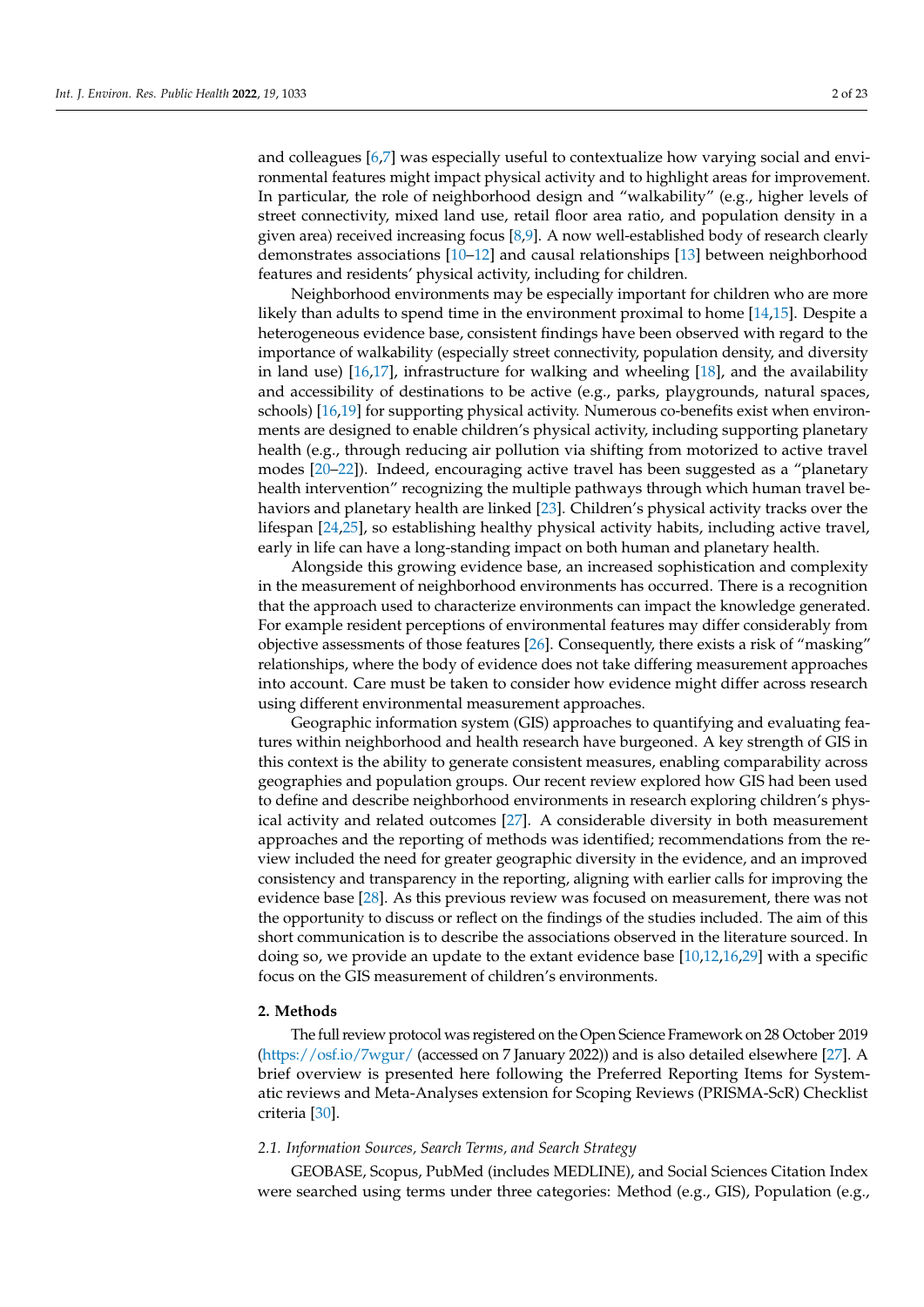child), and Outcome (e.g., built environment). The following is an example of the full electronic search strategy for PubMed: (GIS OR "geographic information system\*" OR model\*ing OR geospatial OR spatial) AND (child OR child's OR children OR children's OR "elementary school\*" OR "primary school\*" OR "intermediate school\*" OR "junior school\*" OR "middle school\*" OR youth OR "young people") AND ("activity space\*" OR neigh \* AND hood OR "built environment" OR "natural environment" OR "home range" OR "home zone" OR territory OR "living environment" OR "residential environment" OR "action space" OR "geographical context" OR "exposure area" OR "urban environment") AND (("2006/01/01"[PDat]: "2019/10/29"[PDat]) AND Humans[Mesh] AND English[lang]).

## *2.2. Eligibility Criteria*

Studies were eligible at the searching stage if they were: (1) peer reviewed articles published in academic journals, (2) published in the English language, (3) conducted with human populations, and (4) published between 1 January 2006 (to align with the emergence of literature using GIS for delineating neighborhoods) and 15 November 2019.

#### *2.3. Selection of Sources of Evidence*

After removing duplicate articles, titles and abstracts of all articles retrieved were screened for inclusion. Studies were eligible for inclusion at the screening stage if they used GIS to measure neighborhood environments and included children (defined as aged 5–13 years). Studies were excluded if they: (1) did not include a GIS-based measure of the neighborhood environment, (2) did not include children, or (3) used area-level measures greater than the neighborhood scale (e.g., towns, cities, regions). Duplicate screening was conducted for a random 10% selection of all articles identified at the search stage. Full text articles were then sourced for all "eligible" articles and for those where it was not clear whether they met the inclusion criteria. At the full-text stage, articles were included if they met the criteria above, and additionally: (1) described the methods used to generate the GIS-based measure of neighborhood environments, (2) included a physical activity outcome measure, or focused on the PA-environment relationship, and (3) provided descriptive information about the GIS-based neighborhood environment outcome (in graphical, narrative, or tabular format). Of note, only articles that included a physical activity outcome were included, and those with related measures only (e.g., body mass index) were excluded.

#### *2.4. Quality Assessment*

The Mixed Methods Appraisal Tool (MMAT) [\[31–](#page-19-23)[33\]](#page-20-0) was used to assess study quality due to its flexibility in assessing varying research designs (e.g., quantitative nonrandomized, quantitative descriptive, mixed methods). Evaluation criteria and summary scores were calculated following the MMAT protocol. Quality assessment was duplicated for a random 10% subset of articles.

### *2.5. Data Charting and Synthesis*

Descriptive data of studies included were extracted in duplicate. For the purpose of this examination, key study characteristics, physical activity measurement, and study findings relative to GIS-measured environmental variables were extracted and a narrative description of findings was generated. This study focused on built environments, and thus data on characteristics of the social environment were not extracted unless they were directly related to the GIS findings.

## **3. Results**

Figure [1](#page-3-0) shows the flow chart for the studies included and excluded at each stage of the review process. Table [1](#page-15-0) shows the descriptive information for all studies included, key findings, and MMAT scores. The study quality varied, with MMAT scores ranging from 2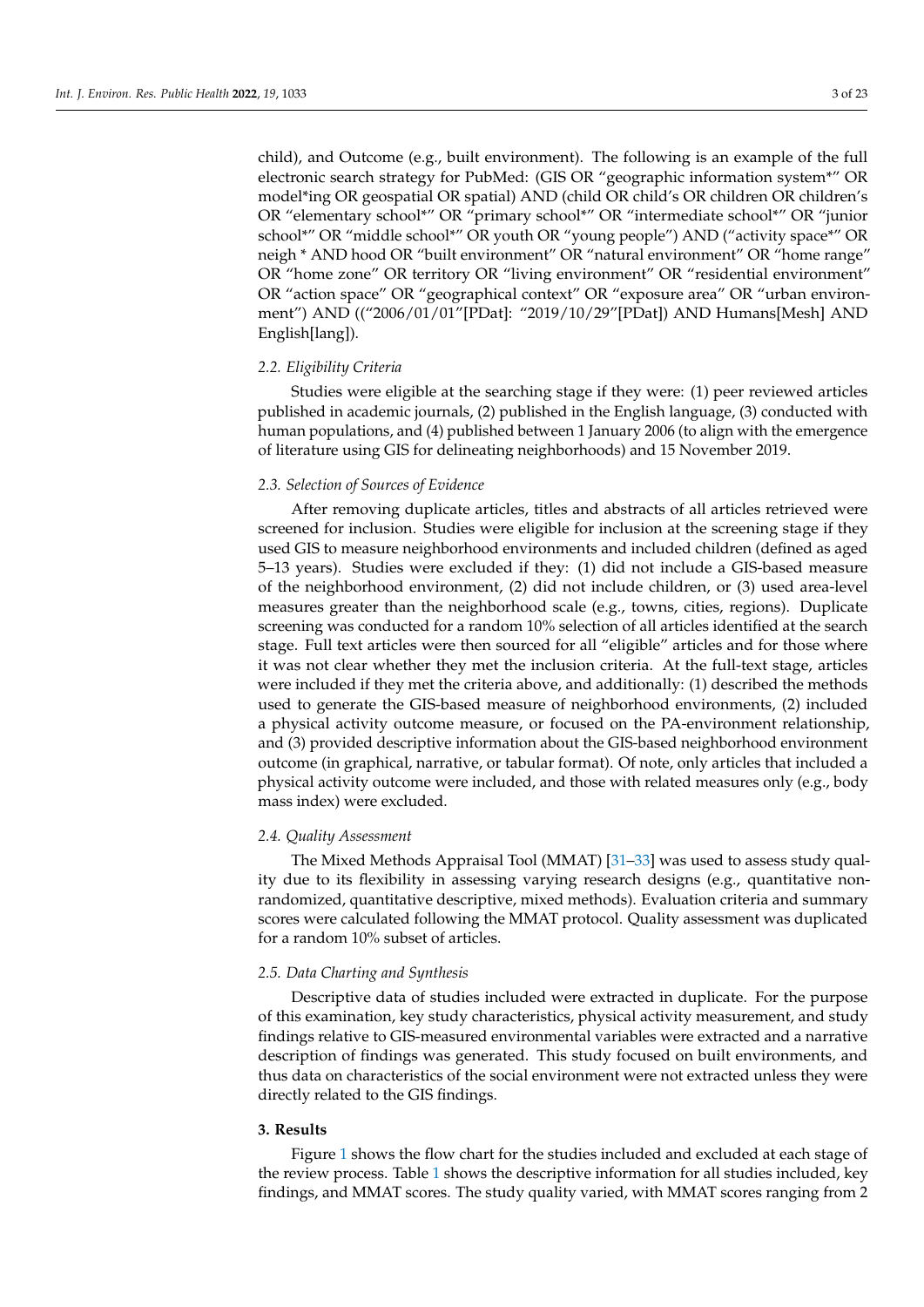

<span id="page-3-0"></span>to 5 (possible range 1–5). Article quality scores were most commonly reduced due to a lack of clarity or information on study methods and population representativeness.

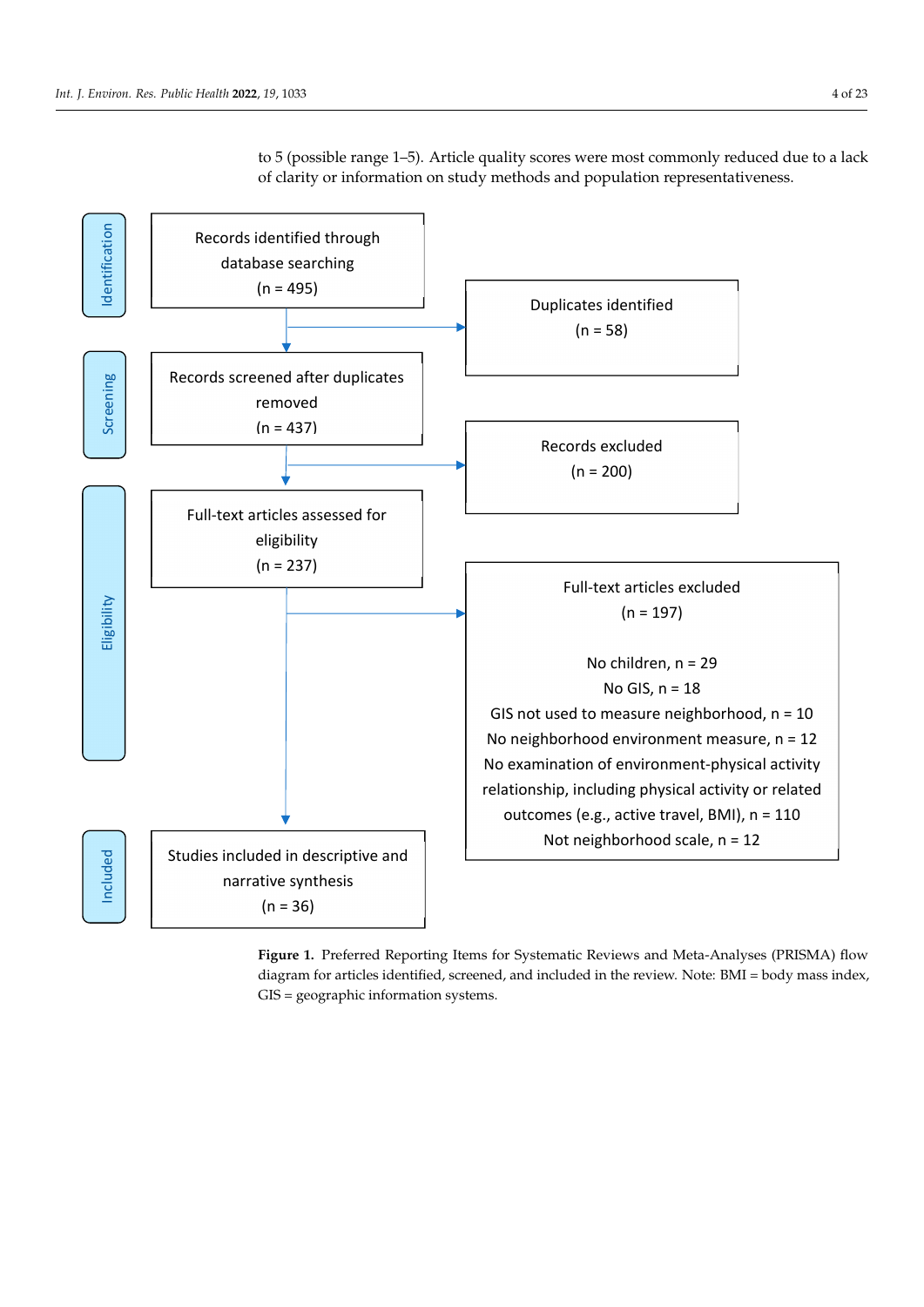| Author (Year); Country                        | No. of Participants; Sex (%<br>Female); Age in Years (y)                                            | Socio-Economic and Ethnicity<br>Characteristics                                                                                                                                                                                                                                                                                                                                             | <b>Physical Activity Outcome(s)</b>                                                                                                                                             | Key Findings*                                                                                                                                                                                                                                                                                                                                                                                                                                                                           | <b>MMAT</b><br>Score |
|-----------------------------------------------|-----------------------------------------------------------------------------------------------------|---------------------------------------------------------------------------------------------------------------------------------------------------------------------------------------------------------------------------------------------------------------------------------------------------------------------------------------------------------------------------------------------|---------------------------------------------------------------------------------------------------------------------------------------------------------------------------------|-----------------------------------------------------------------------------------------------------------------------------------------------------------------------------------------------------------------------------------------------------------------------------------------------------------------------------------------------------------------------------------------------------------------------------------------------------------------------------------------|----------------------|
| Boone-Heinonen and<br>Gordon-Larsen [34]; USA | 12,701 at both time points; 51%;<br>11-22 y in wave 1 (1994/1995),<br>18-26 y in wave 3 (2001/2002) | Parental household income at wave 1<br>(mean $\pm$ SD): USD43,100 $\pm$ 1500;<br>Ethnicity: White 68%, Black 16%, Asian<br>4%, Hispanic 12%; Highest parental<br>education: Some college or higher 54%<br>Parental household income at wave 1                                                                                                                                               | MVPA (self-reported weekly frequency<br>of skating, cycling, exercise, and active<br>sports at wave 1, modified at wave<br>3 to include age-appropriate activities)             | MVPA was positively related to<br>landscape diversity in all participants,<br>and negatively related to street<br>connectivity in females only.                                                                                                                                                                                                                                                                                                                                         | 4                    |
| Boone-Heinonen,<br>Guilkey [35]; USA          | 12,701 at both time points; 51%;<br>11-22 y in wave 1 (1994/1995)<br>18-26 y in wave 3 (2001/2002)  | (mean $\pm$ SD): USD43,100 $\pm$ 1500;<br>Ethnicity: White 68%, Black 16%, Asian<br>4%, Hispanic 12%; Highest parental<br>education: <high 15%,="" high<br="" school="">school/GED 31%, Some college 29%,<br/>College or greater 25%<br/>Significant differences in income tertile by</high>                                                                                                | MVPA (self-reported weekly frequency<br>of skating, cycling, exercise, and active<br>sports at wave 1, modified slightly at<br>wave 3 to include age-appropriate<br>activities) | MVPA was higher with greater PA pay<br>facilities in males only.                                                                                                                                                                                                                                                                                                                                                                                                                        | 5                    |
| Boone-Heinonen,<br>Popkin [36]; USA           | 17,659; 50%; 11-22 y                                                                                | urbanicity, higher proportion of tertile 1<br>and lower proportion of tertile 3 in<br>high-urban compared with<br>lower-urbanized areas (direction of<br>tertiles was unclear); Urbanicity:<br>non-urban 39%, low-urban 36%,<br>high-urban 24%. Significant differences in<br>education level by urbanicity, lower<br>education levels in high-urban compared<br>with lower-urbanized areas | MVPA (self-reported weekly frequency<br>of skating, cycling, exercise, and active<br>sports)                                                                                    | MVPA was associated with intersection<br>density in 1 km buffer (all in non-urban<br>areas, males in high-urban areas), and<br>count of PA resources in 3 km buffer (all<br>in low-urban areas). Associations with<br>weighted counts were similar to counts<br>within 1-5 km.                                                                                                                                                                                                          | 5                    |
| Bringolf-Isler, Grize [37];<br>Switzerland    | 1081; 49% (children), 54%<br>(adolescents); $6-7$ y, $9-10$ y,<br>$13 - 14y$                        | Maternal education: low 16%, medium<br>48%, high 36%; Car ownership: none 20%,<br>one 66%, two or more 16%                                                                                                                                                                                                                                                                                  | Vigorous outdoor play<br>(parent-reported, daily average)                                                                                                                       | Vigorous outdoor play was negatively<br>associated with main street density,<br>population, and building density in the<br>100 m home buffer. Comparable results<br>were observed using 100 m, 200 m, and<br>500 m buffers.                                                                                                                                                                                                                                                             | $\overline{2}$       |
| Buck, Kneib [38]; Germany                     | 400; 52%; 2-9 y                                                                                     | Children living in urban<br>environments only                                                                                                                                                                                                                                                                                                                                               | MVPA (min/day, accelerometer)                                                                                                                                                   | MVPA was associated with the availability<br>of public open spaces (school girls,<br>pre-school children), public transit (school<br>girls), and higher street connectivity<br>(school girls). Stable results were found<br>within a network-distance using kernel<br>intensity measures from 750 m up to 1.5<br>km for school children and from 500 m up<br>to 1 km for pre-school children. Different<br>results were observed by buffer size using<br>the simple intensity approach. | 4                    |

**Table 1.** Study characteristics, key findings, and quality assessment scores.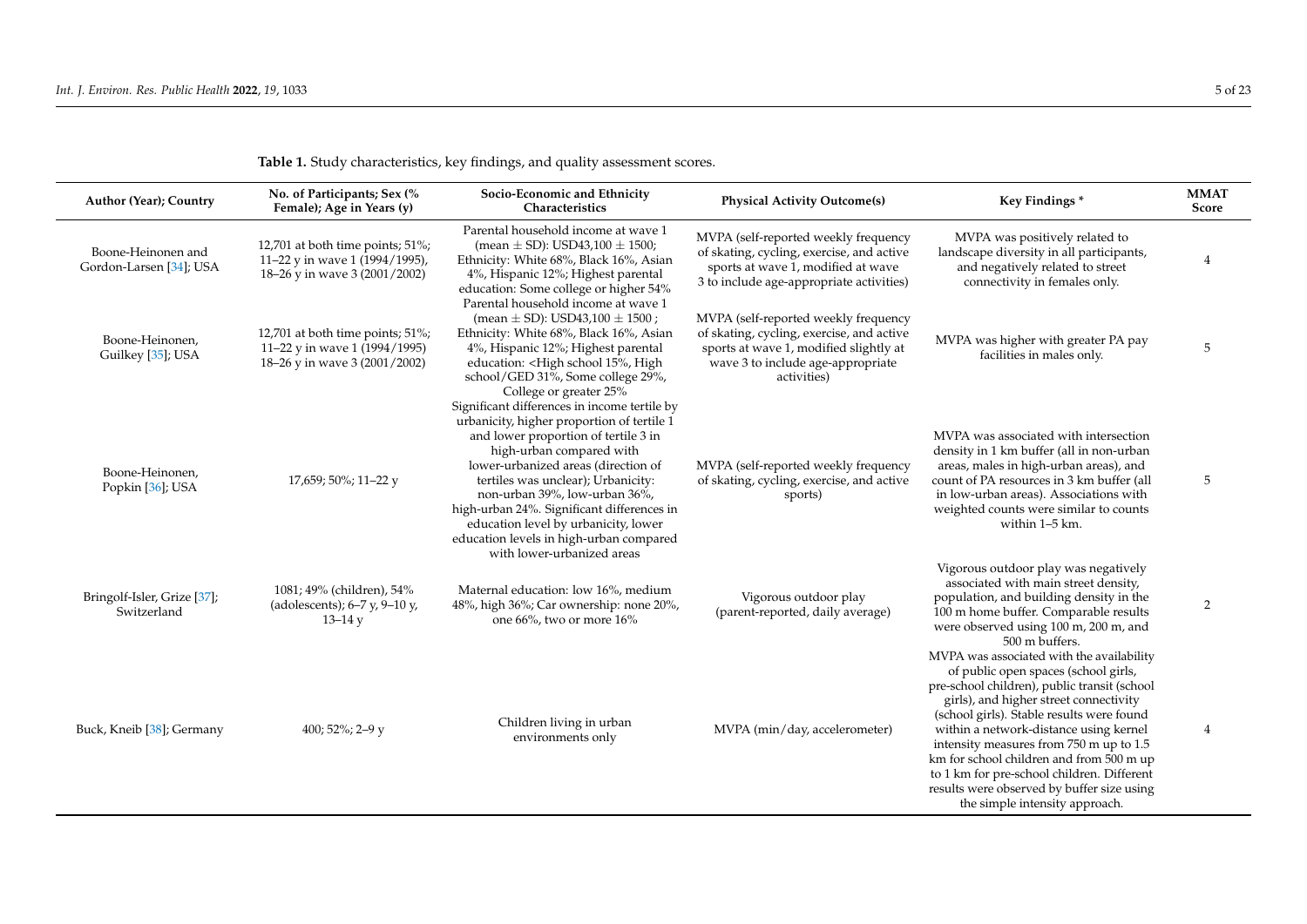| Author (Year); Country      | No. of Participants; Sex (%<br>Female); Age in Years (y) | Socio-Economic and Ethnicity<br>Characteristics                                                                                                                                                                                                                                                                                                                                                                                               | <b>Physical Activity Outcome(s)</b>                                                                                                                                                                                                                                                                                                                                                                                                                                                  | Key Findings*                                                                                                                                                                                                                                                                                                                                                                                        | <b>MMAT</b><br>Score |
|-----------------------------|----------------------------------------------------------|-----------------------------------------------------------------------------------------------------------------------------------------------------------------------------------------------------------------------------------------------------------------------------------------------------------------------------------------------------------------------------------------------------------------------------------------------|--------------------------------------------------------------------------------------------------------------------------------------------------------------------------------------------------------------------------------------------------------------------------------------------------------------------------------------------------------------------------------------------------------------------------------------------------------------------------------------|------------------------------------------------------------------------------------------------------------------------------------------------------------------------------------------------------------------------------------------------------------------------------------------------------------------------------------------------------------------------------------------------------|----------------------|
| Cain, Millstein [39]; USA   | 955; 50%; 6-16 y                                         | Based on the recruitment strategy,<br>approximately half of the participants<br>should be from low income<br>neighborhoods, and half from high<br>income neighborhoods; Ethnicity:<br>non-White 31% (children) and 33%<br>(adolescents); Parent education: college<br>degree 68% (children) and 64%<br>(adolescents)                                                                                                                          | Walking and cycling to specified<br>locations (parent-reported for children,<br>self-reported for adolescents; average of<br>usual frequency of trips)<br>Average daily minutes of MVPA<br>(accelerometer, non-school hours)<br>Average daily minutes of MVPA in the<br>neighborhood (children only, linking<br>parent-completed daily location logs to<br>accelerometer data, non-school hours)<br>Neighborhood PA (parent-reported for<br>children, self-reported for adolescents) | After adjusting for GIS-defined<br>walkability, numerous observed<br>microscale environmental variables were<br>related to active travel and<br>neighborhood PA.                                                                                                                                                                                                                                     | 3                    |
| Carlson, Mitchell [40]; USA | 528; 50%; 12-16 y                                        | 50% resided in high-income<br>neighborhoods; Ethnicity: White<br>non-Hispanic 70%; Home neighborhood<br>walkability: high-walkability 46%                                                                                                                                                                                                                                                                                                     | Time and MVPA in specified locations<br>(GPS and accelerometer)                                                                                                                                                                                                                                                                                                                                                                                                                      | MVPA in one location was mainly<br>independent of MVPA in other locations<br>(i.e., no compensation effect), except for<br>higher at-school MVPA (less at home and<br>other location MVPA) and higher home<br>neighborhood MPVA<br>(more at home MVPA).                                                                                                                                              |                      |
| Carlson, Saelens [41]; USA  | 690; 51%; 12-16 y                                        | Based on the recruitment strategy,<br>approximately half of the participants<br>should be from low income<br>neighborhoods, and half from high<br>income neighborhoods; Ethnicity: White<br>non-Hispanic 69%; Highest parental<br>education: college degree 64%; Marital<br>status: Parent married or living with<br>partner 84.0%; Household car ownership<br>(mean $\pm$ SD): 2.5 $\pm$ 1.0                                                 | Walking and cycling travel time<br>(min/day, GPS and accelerometer)<br>Active travel mode share (daily walking<br>+ cycling minutes/total daily travel<br>time $\times$ 100, GPS and accelerometer)                                                                                                                                                                                                                                                                                  | Walking time and active travel mode<br>share were associated with residential<br>density, intersection density,<br>entertainment density, and walkability.<br>Cycling time was associated with<br>intersection density and walkability.                                                                                                                                                              | 3                    |
| Carlson, Sallis [42]; USA   | 294; 47%; 12-16 y                                        | Based on the recruitment strategy,<br>approximately half of the participants<br>should be from low income<br>neighborhoods, and half from high<br>income neighborhoods; Ethnicity:<br>Non-Hispanic Caucasian 69%; Highest<br>parental education: college degree 62%;<br>Marital status: married or living with<br>partner 85%; Parental employment status:<br>full-time 53%; Vehicles/driver in<br>household (mean $\pm$ SD): 1.07 $\pm$ 0.39 | Active travel to/from school on<br>average school week (self-reported),<br>classified as none, occasional (1-4 trips),<br>and habitual (5-10 trips)                                                                                                                                                                                                                                                                                                                                  | Active travel to/from school was<br>positively associated with street<br>connectivity around home, residential<br>density around home, and residential<br>density around school; and negatively<br>associated with distance to school. The<br>odds of travelling actively occasionally or<br>habitually reduced to 0.60 and 0.24,<br>respectively, for every additional km in<br>distance to school. |                      |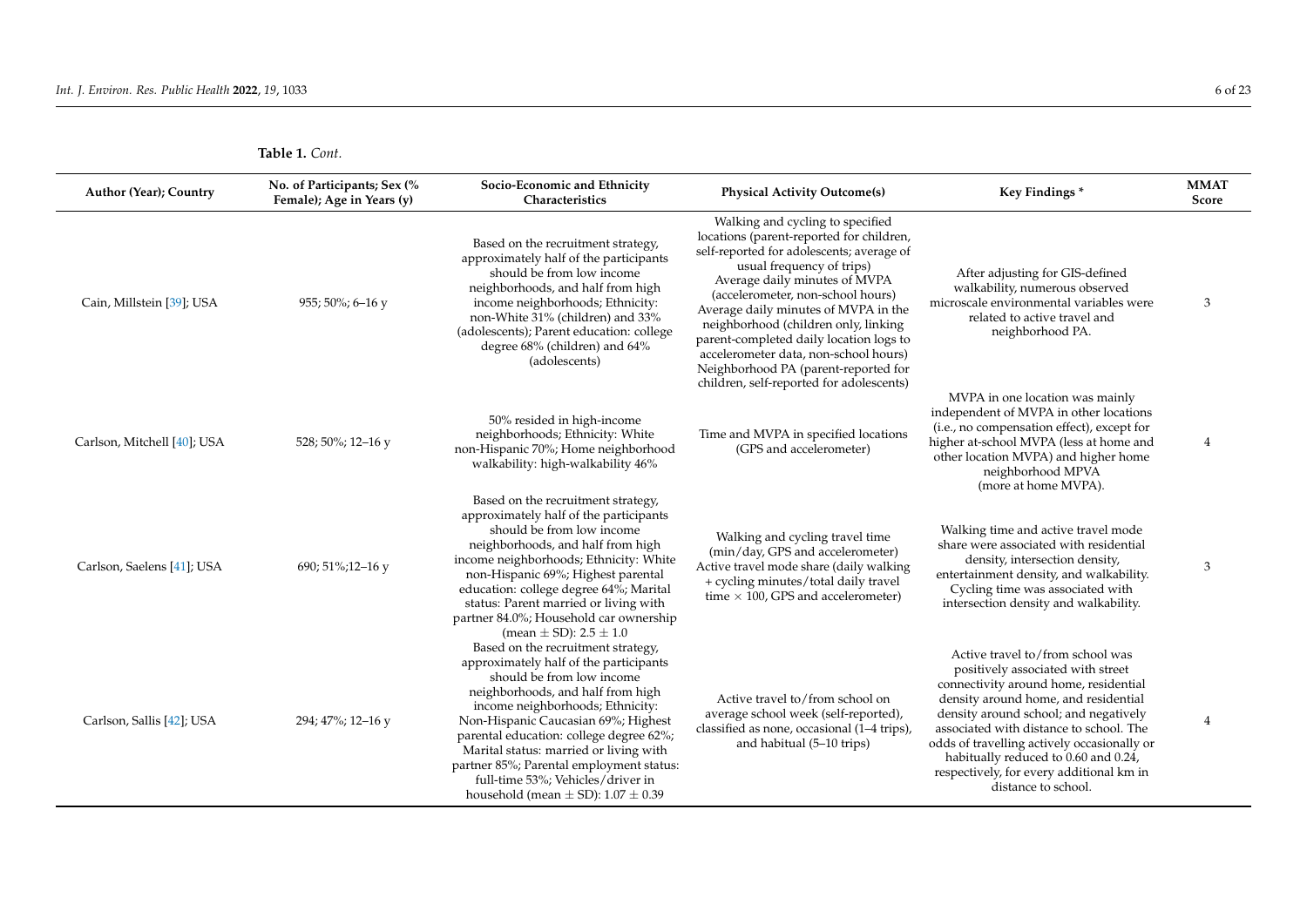| Author (Year); Country                     | No. of Participants; Sex (%<br>Female); Age in Years (y)                                                                    | Socio-Economic and Ethnicity<br>Characteristics                                                                                       | <b>Physical Activity Outcome(s)</b>                                                                                                                                                                                                            | Key Findings*                                                                                                                                                                                                                                                                                                                                                    | <b>MMAT</b><br><b>Score</b> |
|--------------------------------------------|-----------------------------------------------------------------------------------------------------------------------------|---------------------------------------------------------------------------------------------------------------------------------------|------------------------------------------------------------------------------------------------------------------------------------------------------------------------------------------------------------------------------------------------|------------------------------------------------------------------------------------------------------------------------------------------------------------------------------------------------------------------------------------------------------------------------------------------------------------------------------------------------------------------|-----------------------------|
| Carroll-Scott,<br>Gilstad-Hayden [43]; USA | 1048; 53%; Mean $\pm$ SD:<br>$10.9 \pm 0.8$ y                                                                               | Free/reduced lunch eligibility 77%; Not<br>food-secure 11%; Ethnicity: Non-white<br>89%; Primary language at home: not<br>English 38% | Frequency of exercise (self-reported,<br>PACE PA item<br>Number of hours of weekday screen<br>time (usual duration of TV, video game,<br>and computer (for fun) time<br>on weekdays)                                                           | Screen time was negatively associated<br>with living in more affluent<br>neighborhoods.                                                                                                                                                                                                                                                                          |                             |
| Carver, Timperio [44];<br>Australia        | 446 at both time points; 49%<br>(children), 57% (adolescents);<br>8–9 y and 13–15 y in 2004;<br>10–11 y and 15–17 y in 2006 | Primary language at home: not<br>English 38%                                                                                          | Frequency of walking/cycling trips per<br>week, change in walking/cycling trips<br>per week over time (parent-reported for<br>children, self-reported for adolescents)<br>Mean minutes per day of MVPA and<br>change over time (accelerometer) | Change in active travel was associated<br>with the number of traffic/pedestrian<br>lights (in younger girls), length of<br>walking tracks (younger and adolescent<br>girls), and intersection density<br>(adolescent boys). Change in MVPA was<br>associated with slow points (younger<br>boys before school) and speed humps<br>(adolescent boys after school). | 3                           |
| Carver, Timperio [45];<br>Australia        | 640 (411 primary school-aged,<br>229 secondary school-aged); 51%;<br>Mean $\pm$ SD: 11.6 $\pm$ 2.0 y                        | Primary-school-aged: urban 72% urban;<br>Secondary-school-aged: urban 50%                                                             | Cycling at least once per week<br>(self-reported)                                                                                                                                                                                              | The odds of cycling at least once per week<br>were negatively associated with the<br>number of sports facilities within the 5<br>km buffer and positively associated with<br>living in neighborhoods with the top<br>tertile of length of bike paths in<br>5 km buffer.                                                                                          | 3                           |
| Coughenour and<br>Burns [46]; USA          | 71 (26 children aged 6-18 y); 66%;<br>$6 - 94$ v                                                                            | Annual household income ( $N = 42$ out of<br>44, 95%): < USD75,000; Ethnicity:<br>Hispanic 39%; Black 27%; Caucasian 25%              | MVPA (parent-reported moderate<br>vigorous PA, such as "pushing a<br>vacuum or climbing 1 flight of stairs"<br>and "running, lifting heavy objects, and<br>strenuous sports")                                                                  | No significant difference was observed in<br>those meeting weekly PA<br>recommendations by opportunities for PA<br>in the neighborhood.                                                                                                                                                                                                                          | 3                           |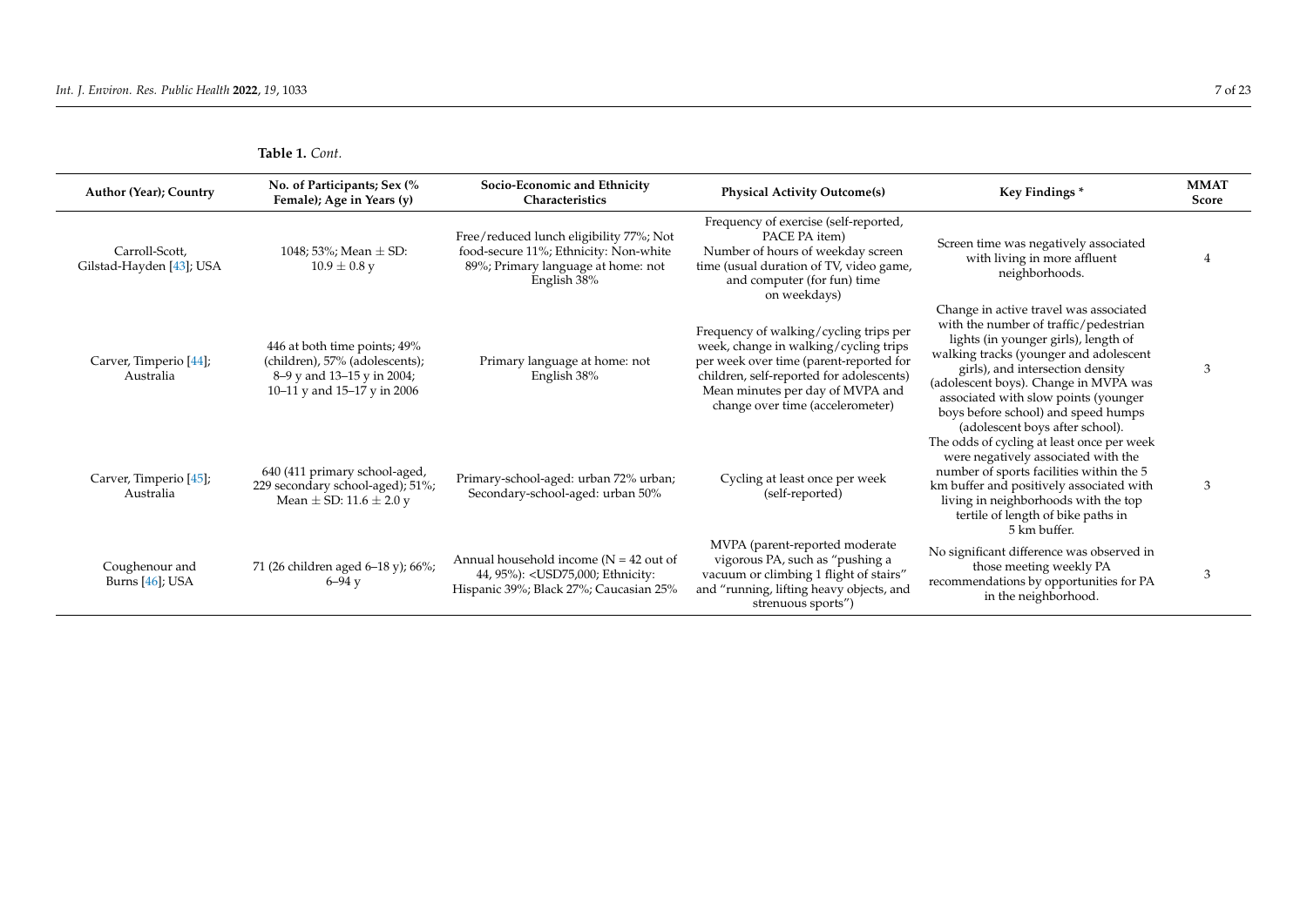| Author (Year); Country                     | No. of Participants; Sex (%<br>Female); Age in Years (y) | Socio-Economic and Ethnicity<br>Characteristics                                                                                                                                      | <b>Physical Activity Outcome(s)</b>                                                                                                                     | Key Findings*                                                                                                                                                                                                                                                                                                                                                                                                                                                                                                                                                                                                              | <b>MMAT</b><br>Score |
|--------------------------------------------|----------------------------------------------------------|--------------------------------------------------------------------------------------------------------------------------------------------------------------------------------------|---------------------------------------------------------------------------------------------------------------------------------------------------------|----------------------------------------------------------------------------------------------------------------------------------------------------------------------------------------------------------------------------------------------------------------------------------------------------------------------------------------------------------------------------------------------------------------------------------------------------------------------------------------------------------------------------------------------------------------------------------------------------------------------------|----------------------|
| Dalton, Longacre [47]; USA                 | 1552; 52%; 12-17 y                                       | Annual household income: >USD\$75.000<br>38%; Ethnicity: Non-Hispanic Caucasian<br>92%; Highest parental education:<br>bachelor degree or higher 38%;<br>Single-parent household 19% | Active travel to/from school, defined as<br>walking or biking to or from school at<br>least 1 day per week during one or<br>more season (self-reported) | Active school travel was associated with<br>higher residential and intersection<br>densities and lower distance to school<br>(81% who lived within 1 mile of school<br>were active travelers versus 30% of those<br>who lived 2-3 miles from school).                                                                                                                                                                                                                                                                                                                                                                      | 4                    |
| De Meester, Van Dyck [48];<br>Belgium      | 637; 50%; 13-15 y                                        | Education level: college degree or higher<br>61%; Employment status: both parents<br>employed 69%                                                                                    | MVPA and average counts/min<br>(accelerometer), duration of PA<br>behaviors in specific contexts and<br>school-related active travel<br>(self-reported) | MVPA and average PA counts/min were<br>associated with walkability in adolescents<br>residing in low SES areas only. Walking<br>for transport during leisure time was<br>negatively associated with<br>neighborhood SES.                                                                                                                                                                                                                                                                                                                                                                                                   | 3                    |
| Dessing, de Vries [49];<br>The Netherlands | 184; 53%; 8–12 y                                         | <b>NR</b>                                                                                                                                                                            | Built environment characteristics<br>(comparison of variables between route<br>measures)<br>Active travel to school                                     | Children mainly traveled through<br>residential areas on their way to school<br>(>80% of the route). Actual walking<br>routes had less traffic area, greater %<br>water along route, fewer street lights/km,<br>fewer zebra crossings, and lower %<br>sidewalk along the route than estimated<br>routes. Actual cycling routes had greater<br>% recreational area, % water along route,<br>traffic lights/km, junctions/km, %<br>residential streets, fewer trees/km, street<br>lights/km, street bumps/km, and zebra<br>crossings/km, and lower % sidewalk<br>along route and % pedestrian path than<br>estimated routes. | 3                    |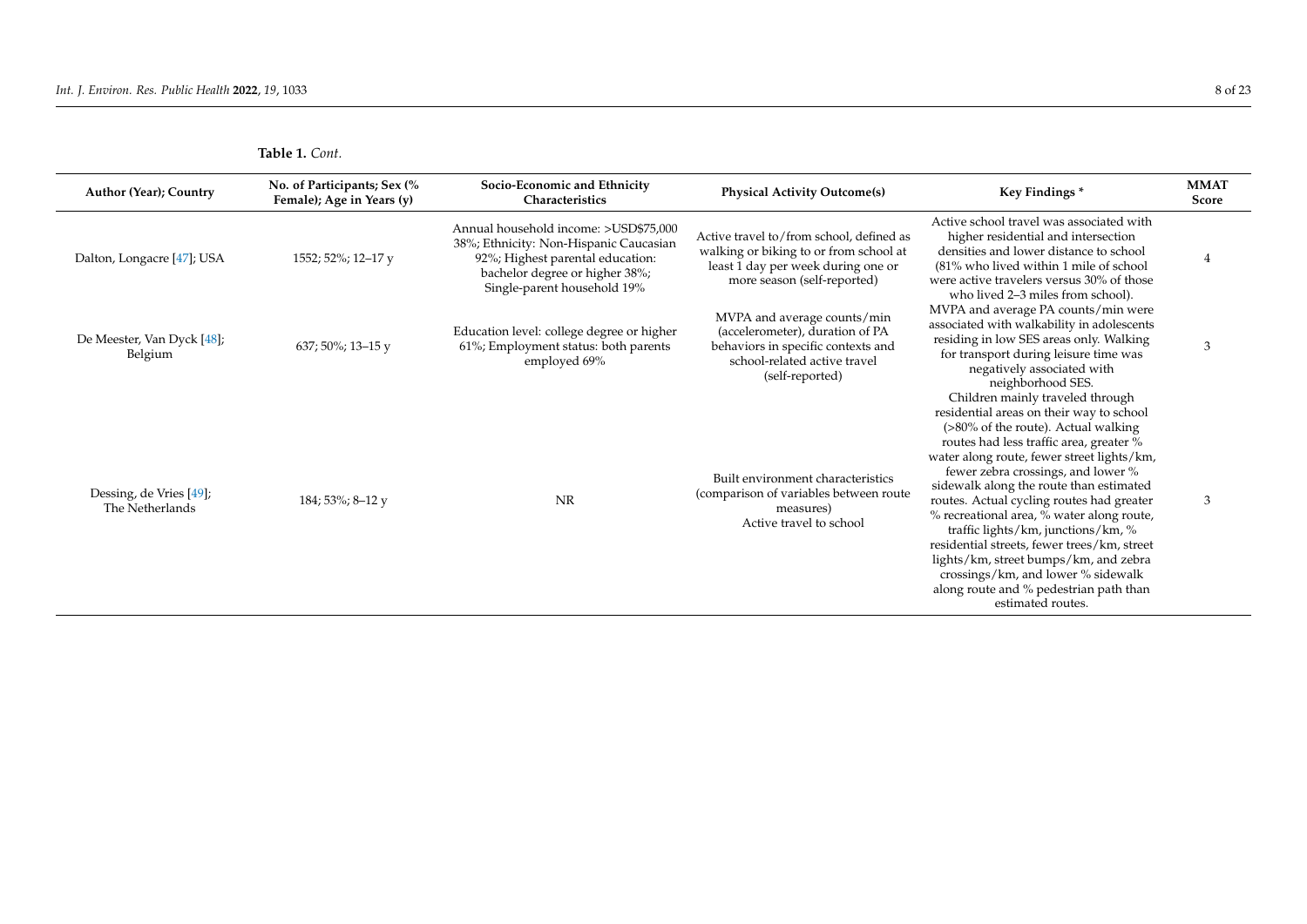| Author (Year); Country                 | No. of Participants; Sex (%<br>Female); Age in Years (y) | Socio-Economic and Ethnicity<br>Characteristics                                                                                                                                                                                               | <b>Physical Activity Outcome(s)</b>                                                                                                                                                                               | Key Findings*                                                                                                                                                                                                                                                                                                                                                                                                                                                                                                                                                                                                                                                                                                                                                                                                                                                                                                                                                                                                                                                                                                                                                                                                                                                                                               | <b>MMAT</b><br>Score |
|----------------------------------------|----------------------------------------------------------|-----------------------------------------------------------------------------------------------------------------------------------------------------------------------------------------------------------------------------------------------|-------------------------------------------------------------------------------------------------------------------------------------------------------------------------------------------------------------------|-------------------------------------------------------------------------------------------------------------------------------------------------------------------------------------------------------------------------------------------------------------------------------------------------------------------------------------------------------------------------------------------------------------------------------------------------------------------------------------------------------------------------------------------------------------------------------------------------------------------------------------------------------------------------------------------------------------------------------------------------------------------------------------------------------------------------------------------------------------------------------------------------------------------------------------------------------------------------------------------------------------------------------------------------------------------------------------------------------------------------------------------------------------------------------------------------------------------------------------------------------------------------------------------------------------|----------------------|
| DeWeese, Ohri-<br>Vachaspati [50]; USA | 404; 48%; 3-18 y                                         | Ethnicity: Non-Hispanic black 49%,<br>Hispanic 44%, Non-Hispanic Caucasian<br>7%; Highest parental education: some<br>college or higher education 31%; Average<br>block group median income (mean $\pm$ SD):<br>$\sim$ USD36,900 $\pm$ 16,200 | Parent reported PA behaviors<br>(categorized as 60-min of PA on 7 days<br>per week vs. < 7 days; ever walked or<br>biked to school vs. never; walked to<br>destinations often vs. sometimes, rarely,<br>or never) | Three classes were identified and<br>characterized: (1) "Low PA-Low Food"<br>$(N = 72, 17\%$ of sample) had the lowest<br>probability for above-median residential<br>dwellings and intersections, and for the<br>presence of a PA facility, supermarket,<br>small grocery store, convenience store,<br>and fast-food restaurant and a high<br>probability of the presence of a large park;<br>(2) "High Intersection & Parks-Moderate<br>Density & Food" (34%) had the highest<br>probability for above median<br>intersections and for the presence of large<br>parks, and low probabilities of having a<br>PA facility, a supermarket, and a small<br>grocery store; (3) "High Density- Low<br>Parks-High Food" (49%) had the highest<br>probability of above-median residential<br>dwellings and the presence of PA<br>facilities, supermarkets, small grocery<br>stores, convenience stores, and fast-food<br>restaurants, and had the lowest<br>probability for a large park presence.<br>Children in the High Density-Low<br>Parks-High Food class had higher odds of<br>walking or biking to school and to other<br>destinations compared to children in the<br>Low PA-Low Food class, before adjusting<br>for covariates. Neither healthy nor<br>unhealthy food intake differed<br>across classes. | 5                    |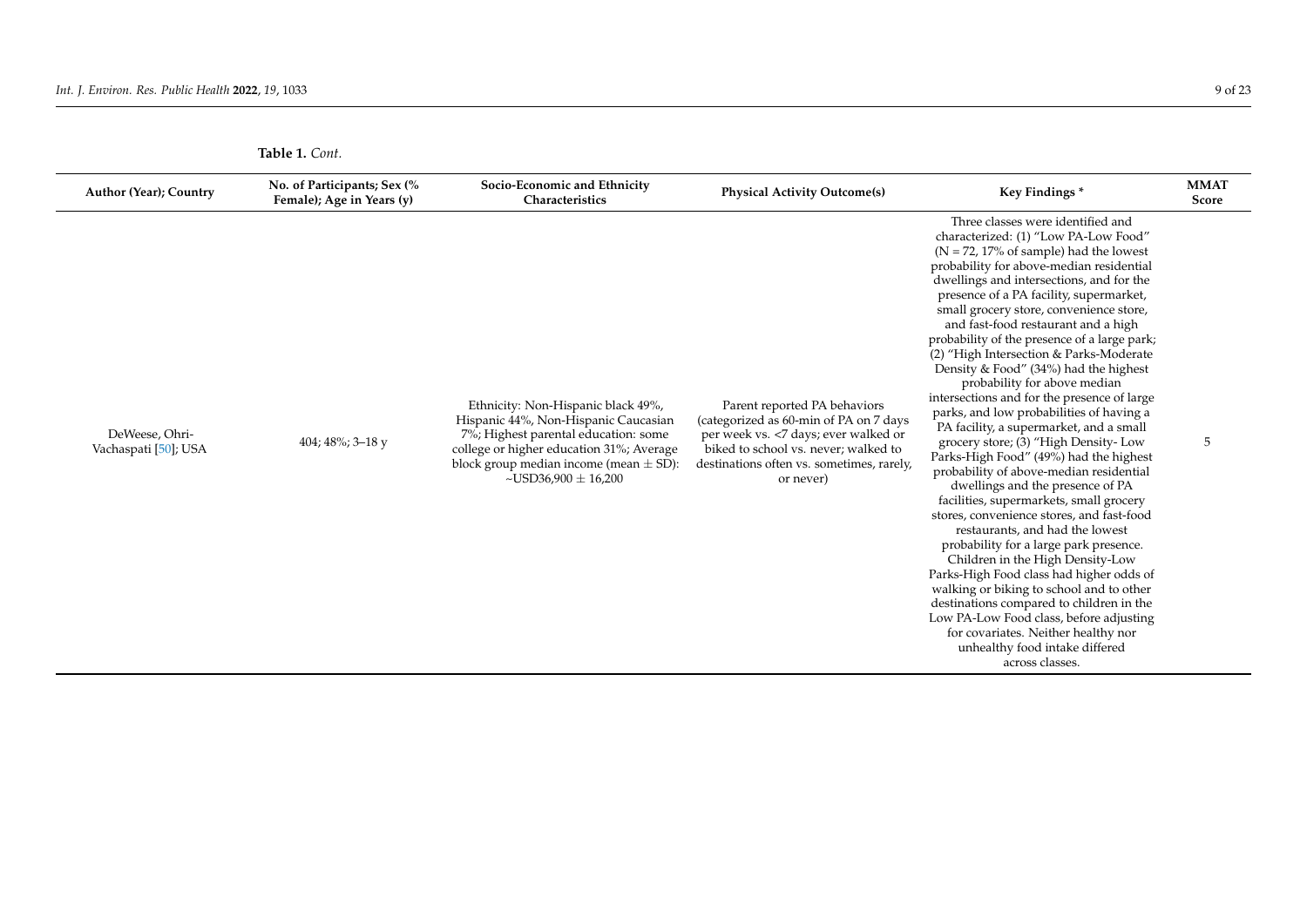| Author (Year); Country                        | No. of Participants; Sex (%<br>Female); Age in Years (y) | Socio-Economic and Ethnicity<br>Characteristics                                                                                                                                                                                                                     | <b>Physical Activity Outcome(s)</b>                                                                                                                                                       | Key Findings*                                                                                                                                                                                                                                                                                                                                       | <b>MMAT</b><br>Score |
|-----------------------------------------------|----------------------------------------------------------|---------------------------------------------------------------------------------------------------------------------------------------------------------------------------------------------------------------------------------------------------------------------|-------------------------------------------------------------------------------------------------------------------------------------------------------------------------------------------|-----------------------------------------------------------------------------------------------------------------------------------------------------------------------------------------------------------------------------------------------------------------------------------------------------------------------------------------------------|----------------------|
| Helbich, Emmichoven [51];<br>The Netherlands  | 97; $60\%$ ; 6-11 y                                      | <b>NR</b>                                                                                                                                                                                                                                                           | Active travel to/from school (estimated<br>from GPS), environmental<br>characteristics of school route travelled                                                                          | Active school travel was negatively<br>associated with distance when only<br>personal, traffic safety, and weather<br>features were considered. After adjusting<br>for urban environments, the distance to<br>school was not significant;<br>well-connected streets and % cycling<br>lanes were positively associated with<br>active school travel. | 2                    |
| Hinckson, Cerin [52]; Aotearoa<br>New Zealand | 524; 55%; 12-18 y                                        | 50% resided in high-income<br>neighborhoods; Ethnicity: Māori<br>(indigenous to Aotearoa New Zealand)<br>3%, New Zealand European 70%, Pacific<br>2%, Asian 12%, Other 13%; Household<br>highest educational attainment:<br>post-school qualification or higher 70% | MVPA and sedentary time (average<br>min/day, accelerometer)                                                                                                                               | MVPA was associated with residential<br>density and number of parks within 2 km<br>from home independently, and also when<br>combined into an objective environmental<br>index of activity-friendliness.                                                                                                                                            | 3                    |
| Ikeda, Hinckson [53]; Aotearoa<br>New Zealand | 542; 51%; 8-13 y                                         | Ethnicity: Māori 12.9%, New Zealand<br>European 52.7%, Pacific 15.3%, Asian<br>15.0%; Education level: bachelor's degree<br>or higher $30.0\%$ ; Car ownership: >163.8%                                                                                             | Usual mode of travel to school<br>(self-reported and dichotomized to<br>active or passive travel)                                                                                         | Active school travel was negatively<br>associated with the distance to school.<br>Full mediation of the association between<br>the active mobility environment occurred<br>through the distance to school. All<br>indicators of the active mobility<br>environment were negatively correlated<br>with the distance to school.                       | $\overline{4}$       |
| Islam, Moore [54]; Bangladesh                 | 109; 39%; 9-14 y                                         | Monthly household incomes:<br>Taka25,001-40,000 41% (urban average<br>household monthly income: Taka9878);<br>Education level: bachelor's degree<br>(father) 59%, bachelor's degree (mother)<br>50%; Average residency: 6.5 y                                       | Children's outdoor activities<br>(self-reported average time outdoors in<br>past week, calculated using reported<br>start and end times of outdoor activities<br>within the neighborhood) | Average time outdoors on weekdays was<br>negatively associated with total building<br>footprint area within the neighborhood.                                                                                                                                                                                                                       | 4                    |
| Jauregui, Soltero [55]; Mexico                | 1191; 53%; 6–14 y                                        | Household income: Mexican peso <5000<br>50% (income data available for 59% of<br>participants)                                                                                                                                                                      | Active school travel (parent-reported<br>usual mode of travel to school, walking<br>or biking classified as active school<br>travel)                                                      | Active school travel was associated with<br>lower walkability in the 400 m<br>buffer only.                                                                                                                                                                                                                                                          | 3                    |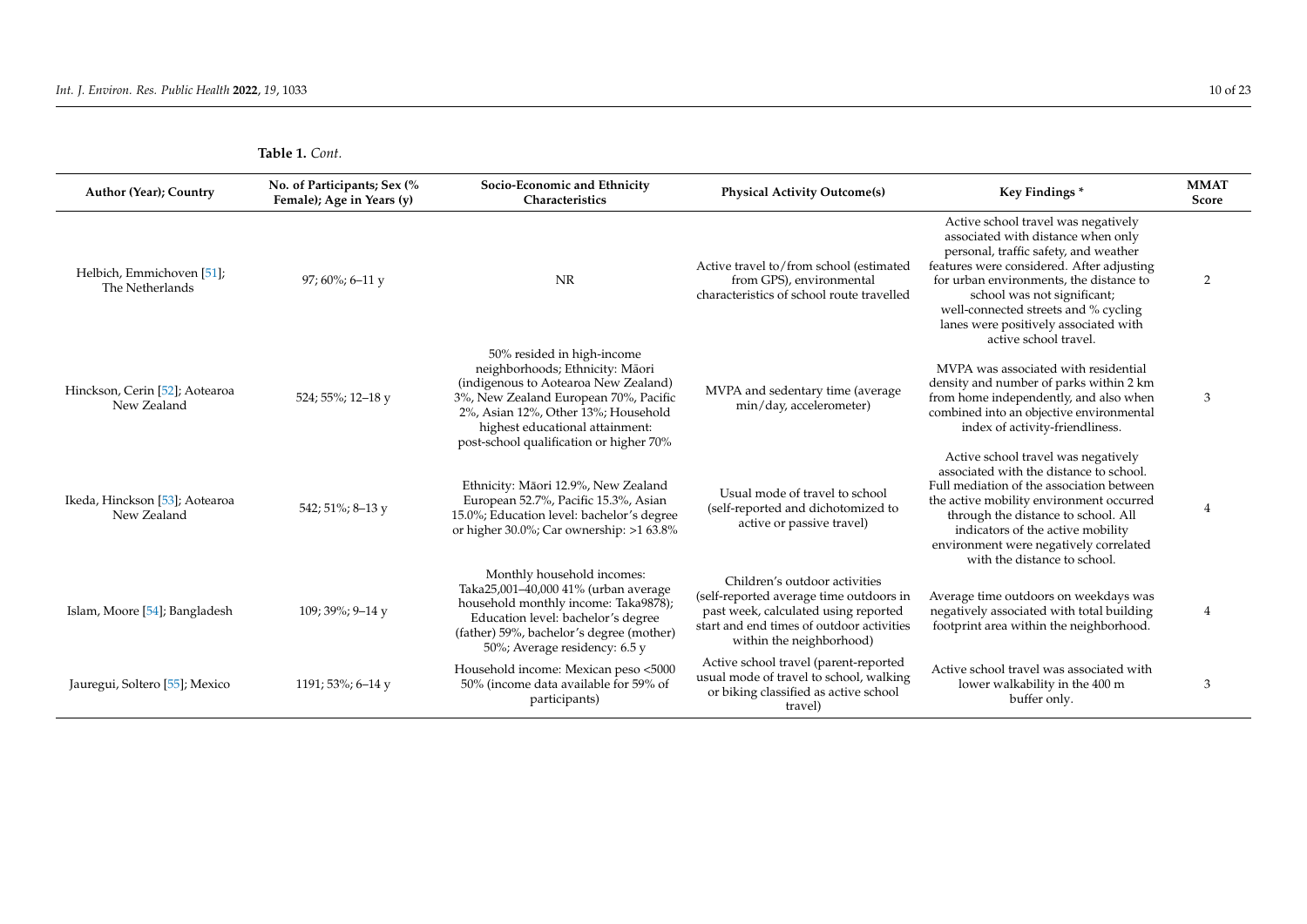| Ωt |  |
|----|--|
|    |  |

| <b>Table 1.</b> Cont. |  |
|-----------------------|--|
|                       |  |

| Author (Year); Country         | No. of Participants; Sex (%<br>Female); Age in Years (y) | Socio-Economic and Ethnicity<br>Characteristics                                                              | <b>Physical Activity Outcome(s)</b>                                                                                                                                                                                                                                                                                                                                                    | Key Findings*                                                                                                                                                                                                                                                                                                                                                                                                                                                                                                                                                                                                                                                                                                                                                                                                                                                                                                                                                                                                        | <b>MMAT</b><br>Score |
|--------------------------------|----------------------------------------------------------|--------------------------------------------------------------------------------------------------------------|----------------------------------------------------------------------------------------------------------------------------------------------------------------------------------------------------------------------------------------------------------------------------------------------------------------------------------------------------------------------------------------|----------------------------------------------------------------------------------------------------------------------------------------------------------------------------------------------------------------------------------------------------------------------------------------------------------------------------------------------------------------------------------------------------------------------------------------------------------------------------------------------------------------------------------------------------------------------------------------------------------------------------------------------------------------------------------------------------------------------------------------------------------------------------------------------------------------------------------------------------------------------------------------------------------------------------------------------------------------------------------------------------------------------|----------------------|
| Kyttä, Broberg [15]; Finland   | 1837; 49%; 10–15 y                                       | Housing: detached house 37%, apartment<br>building 33%, terraced house 30%;<br>Household car ownership: 92%  | Active school travel (self-reported<br>walking or cycling normally used on<br>journeys both to and from school),<br>parental licenses for their child's<br>independent mobility, and territorial<br>range (distance to the furthest marked<br>place the child travelled to independent<br>of parental supervision), dichotomized<br>as above versus below the within-age<br>group mean | Active school travel was positively<br>related to residential density, and<br>negatively related to the proportions of<br>green space and child population. The<br>distance from home to children's<br>meaningful places decreased as the<br>residential density increased and<br>increased as the proportion of green space<br>and child population increased.<br>Meaningful places of children were<br>located close to home: 16.6% were ≥50 m<br>from home, 24.8% were within 100 m,<br>and 53.3% within 0.5 km of home. The<br>size of the territorial range was<br>significantly higher in more green areas,<br>and lower in areas with a higher child<br>population. Children had significantly<br>more limitations on mobility licenses if<br>the child's home was in a more densely<br>built area. A significant correlation was<br>found between the number of marked<br>destinations and school travel mode. The<br>size of territorial range was positively<br>correlated with active school travel mode. | 3                    |
| Laxer and Janssen [56]; Canada | 6626; 50%; 11-15 y                                       | Household SES: high 24%, medium-high<br>32%, low-medium 35%, low 10%;<br>Ethnicity: Caucasian 73%, Other 27% | PA (self-reported usual and past 7 days<br>number of days physically active for<br>>60 min/day, dichotomized as<br>physically inactive $(\leq 4 \text{ days}/\text{week})$ or<br>physically active (>4 days/week))                                                                                                                                                                     | Physical inactivity was higher in<br>neighborhoods with higher walkability,<br>lower cul-de-sac density, and moderate to<br>high park space. An estimated 23% of<br>physical inactivity within the population<br>was attributable to living in walkable<br>neighborhoods, 16% was attributable to<br>living in neighborhoods with a low<br>density of cul-de-sacs, and 15% was<br>attributable to living in neighborhoods<br>with a moderate to high amount of<br>park space.                                                                                                                                                                                                                                                                                                                                                                                                                                                                                                                                        | 3                    |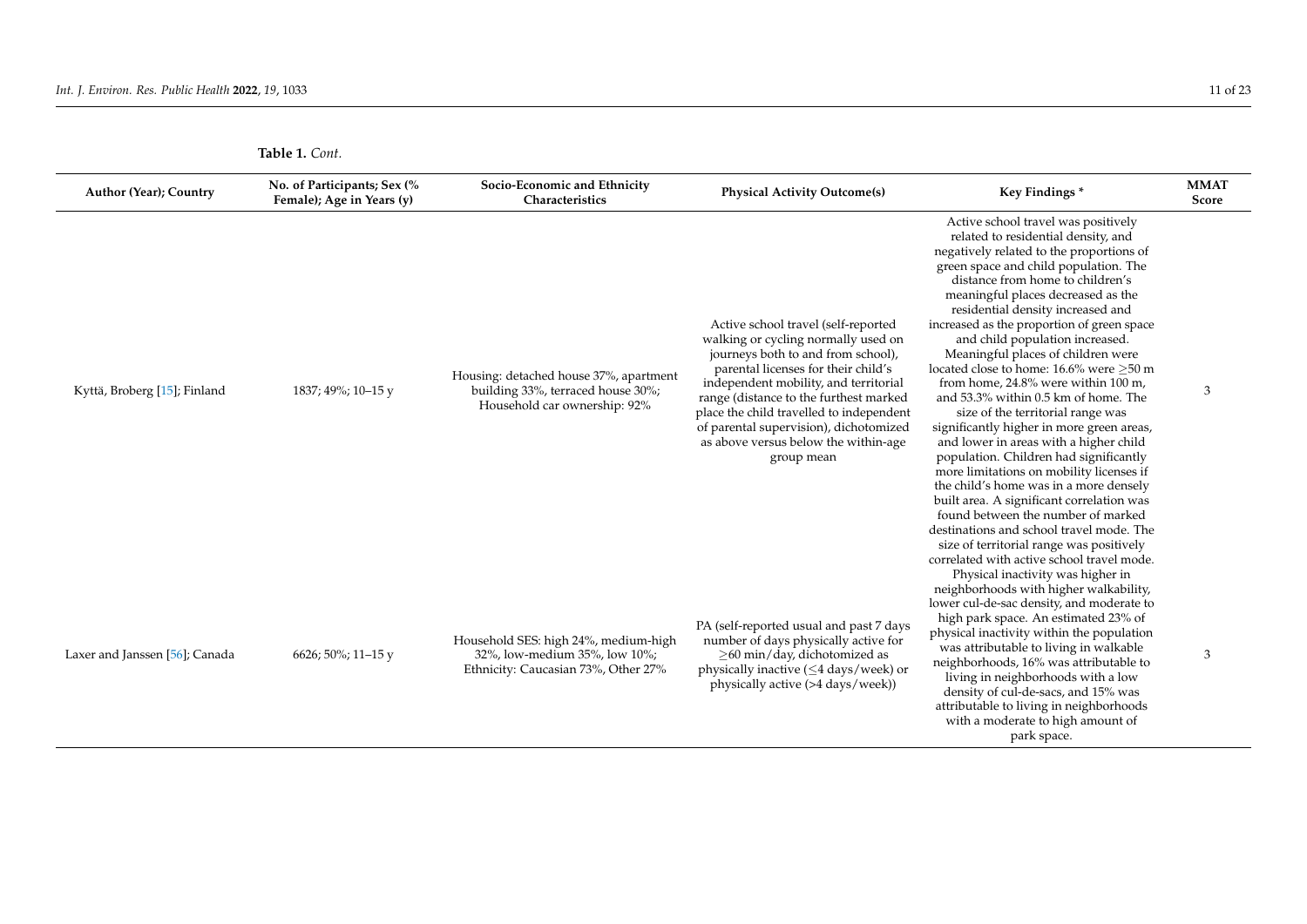| Author (Year); Country                          | No. of Participants; Sex (%<br>Female); Age in Years (y)                                                                                                                   | Socio-Economic and Ethnicity<br>Characteristics                                                                                                                                                                                                                                                                                                                                                                                                                                                                                          | <b>Physical Activity Outcome(s)</b>                                                                                                                                                                                                                                                                                                         | Key Findings*                                                                                                                                                                                                                                                                                                                                                                                                                                           | <b>MMAT</b><br>Score |
|-------------------------------------------------|----------------------------------------------------------------------------------------------------------------------------------------------------------------------------|------------------------------------------------------------------------------------------------------------------------------------------------------------------------------------------------------------------------------------------------------------------------------------------------------------------------------------------------------------------------------------------------------------------------------------------------------------------------------------------------------------------------------------------|---------------------------------------------------------------------------------------------------------------------------------------------------------------------------------------------------------------------------------------------------------------------------------------------------------------------------------------------|---------------------------------------------------------------------------------------------------------------------------------------------------------------------------------------------------------------------------------------------------------------------------------------------------------------------------------------------------------------------------------------------------------------------------------------------------------|----------------------|
| McGrath, Hinckson [57];<br>Aotearoa New Zealand | 226; 51%; 5-13 y                                                                                                                                                           | Income per adult (mean $\pm$ SD):<br>NZD39,000 $\pm$ 2000; Ethnicity:<br>Māori/Polynesian 17%, European/other<br>72%, Asian 11%                                                                                                                                                                                                                                                                                                                                                                                                          | School travel mode (parent-reported<br>7-day travel log), classified as passive<br>(car or bus) or active (walk, bicycle,<br>skateboard, or scooter); MVPA,<br>step-based MVPA, hourly step counts<br>(accelerometer)                                                                                                                       | MVPA steps on non-school days were<br>associated with living in neighborhoods<br>with more green space (positive) and food<br>outlet density (negative).                                                                                                                                                                                                                                                                                                | 5                    |
| Mecredy, Pickett [58]; Canada                   | 8535; NR; 11-15 y                                                                                                                                                          | <b>NR</b>                                                                                                                                                                                                                                                                                                                                                                                                                                                                                                                                | MVPA outside of school (self-reported<br>usual hours of exercise in free time)<br>categorized as $>4$ h/week<br>or $<$ 4 h/week.                                                                                                                                                                                                            | Higher MVPA was associated with<br>residing in neigborhoods with the highest<br>street connectivity quartile.                                                                                                                                                                                                                                                                                                                                           | 5                    |
| Mitchell, Clark [59]; Canada                    | 435; 59%; 9-14 y                                                                                                                                                           | Median family income: CAD71,758                                                                                                                                                                                                                                                                                                                                                                                                                                                                                                          | Average daily MVPA during<br>non-school hours (accelerometer)                                                                                                                                                                                                                                                                               | MVPA out of school hours was associated<br>with parks with sports fields and<br>multi-use path space at both buffers in<br>grouped analyses. Significant associations<br>were observed between boys' MVPA and<br>parks with sports fields (positive) and<br>parks with playgrounds (negative) at<br>both buffers (although the magnitudes<br>were greater for 800 m), and girls' MVPA<br>and parks with sports fields (positive,<br>800 m buffer only). | 3                    |
| Mölenberg, Noordzij [60];<br>The Netherlands    | 1841 ( $N = 1607$ for outdoor play,<br>$N = 1545$ for sedentary behavior);<br>56% (intervention group), 49%<br>(control group); Mean 6 y at<br>wave $1, 9.7$ y at wave $2$ | Net household income/month: $\leq \text{\pounds}2000$<br>18% (intervention) and 15% (control),<br>>€2000–€3200 34% (intervention) and 27%<br>(control), $>\epsilon$ 3200 48% (intervention) and<br>58% (control); Ethnicity: Dutch 60%<br>(intervention) and 70% (control), Other<br>Western 13% (intervention) and 12%<br>(control), Non-Western 27% (intervention)<br>and 18% (control); Maternal education:<br>mid-high 54% (intervention) and 63%<br>(control); Paternal education: mid-high<br>54% (intervention) and 62% (control) | Outdoor play (parent-reported exercise<br>at school and outside school hours for<br>an average week, calculated as mean<br>min/week playing outdoors),<br>sedentary behavior (parent-reported<br>television viewing and computer game<br>use for an average week, calculated as<br>mean min/week watching television<br>and computer gaming | The introduction of a dedicated PA space<br>within 600 m from home, and the<br>reduction in the distance per 100 m, did<br>not affect outdoor play or<br>sedentary behaviors.                                                                                                                                                                                                                                                                           | 4                    |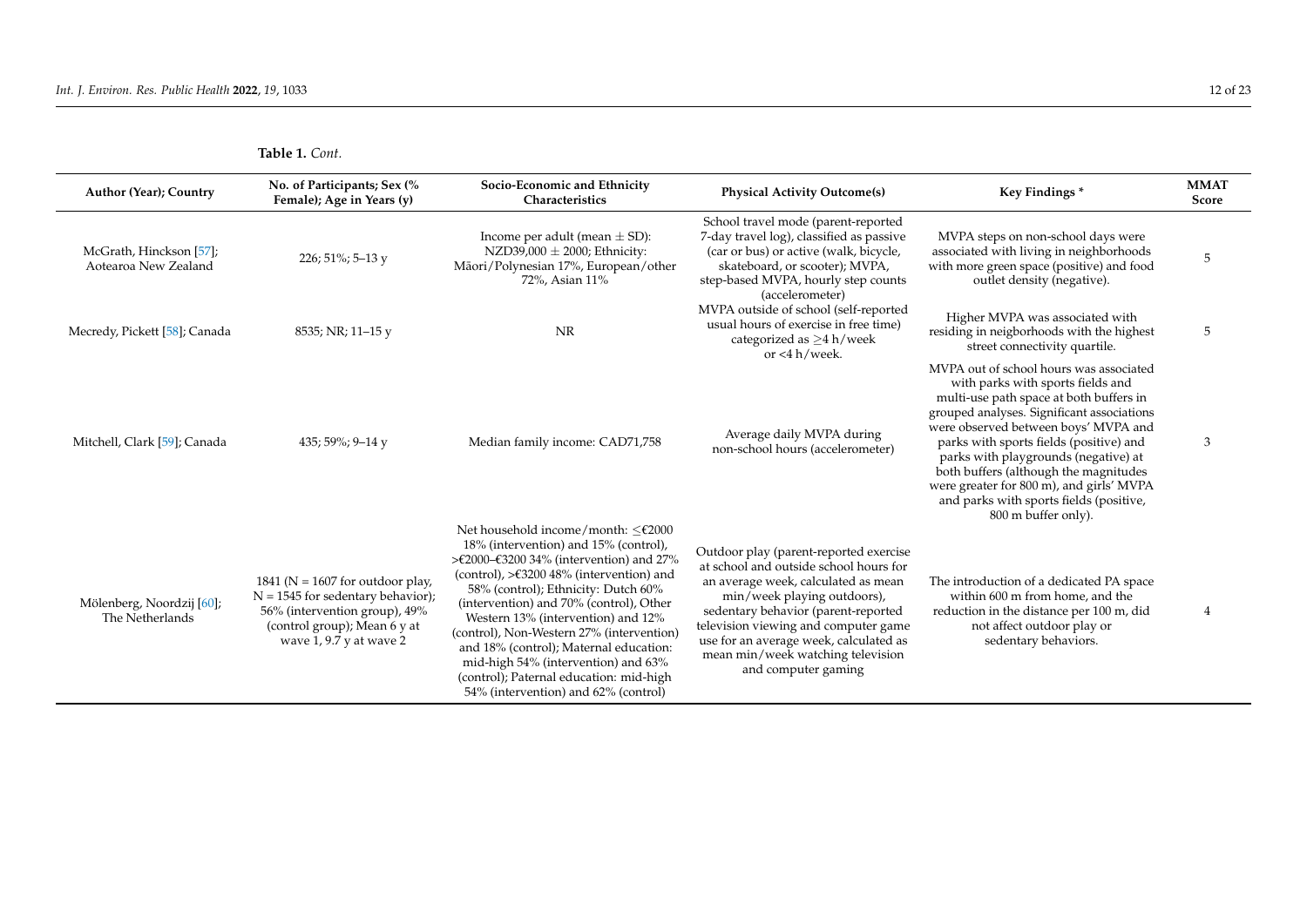| Author (Year); Country                        | No. of Participants; Sex (%<br>Female); Age in Years (y)                                                                                       | Socio-Economic and Ethnicity<br>Characteristics                                                                                                                                                                                                                                                                                                                                                                                                                                                                      | <b>Physical Activity Outcome(s)</b>                                                                                                                                                                                                                                                                                                                                                                                                                                                                                     | Key Findings*                                                                                                                                                                                                                                                                                                                                                                                     | <b>MMAT</b><br>Score |
|-----------------------------------------------|------------------------------------------------------------------------------------------------------------------------------------------------|----------------------------------------------------------------------------------------------------------------------------------------------------------------------------------------------------------------------------------------------------------------------------------------------------------------------------------------------------------------------------------------------------------------------------------------------------------------------------------------------------------------------|-------------------------------------------------------------------------------------------------------------------------------------------------------------------------------------------------------------------------------------------------------------------------------------------------------------------------------------------------------------------------------------------------------------------------------------------------------------------------------------------------------------------------|---------------------------------------------------------------------------------------------------------------------------------------------------------------------------------------------------------------------------------------------------------------------------------------------------------------------------------------------------------------------------------------------------|----------------------|
| Nordbø, Raanaas [61]; Norway                  | 21,146; 49%; 8 y                                                                                                                               | Maternal university education: 78%                                                                                                                                                                                                                                                                                                                                                                                                                                                                                   | Leisure-time PA (parent-reported time<br>in PA outside school hours), classified<br>as $>5$ h/week or $<$ 4 h/week.<br>Organized PA participation<br>(parent-reported days/week<br>participation in any kind of organized<br>leisure PA), classified as >2 days/week<br>or once a week or less. Informal social<br>activity with friends and peers<br>(parent-reported time with friends and<br>peers, excluding school hours and<br>organized activities), classified as<br>$\geq$ 2 days/week or once a week or less. | Leisure-time PA was associated with<br>having a park within 800 m from home<br>(summer) and living in a neighborhood<br>with a higher proportion of green space<br>(winter). Participation in organized and<br>social activities was associated with<br>population density and access to facilities.                                                                                              | $\overline{4}$       |
| Oliver, Badland [62]; Aotearoa<br>New Zealand | 217; 49%; 6-15 y                                                                                                                               | Average annual household income:<br><nzd60,000 39%,="" nzd60,001-100,000<br="">25%, &gt;NZD100,000 25%; Ethnicity: Māori<br/>24%, Asian 15%, New Zealand<br/>European/Other 60%; Unlimited car<br/>access: 87%; Residing in school zone: 56%;<br/>Parent neighborhood self-selection: prefer<br/>high walkable and live low walkable 31%,<br/>prefer high walkable and live high<br/>walkable 20%, prefer low walkable and<br/>live low walkable 31%, prefer low<br/>walkable and live high walkable 19%</nzd60,000> | Active school travel (self-reported<br>walking or cycling normally used on<br>journeys both to and from school),<br>parental licenses for their child's<br>independent mobility, and territorial<br>range (distance to the furthest marked<br>place the child travelled to<br>independently)                                                                                                                                                                                                                            | Active school travel was significantly<br>associated with the city a child lived in<br>and neighborhood self-selection (children<br>who lived in a low-walkable<br>neighborhood, but whose parents<br>preferred a highly walkable<br>neighborhood were three times less likely<br>to have active school travel than their<br>counterparts), and negatively associated<br>with distance to school. | 3                    |
| Sallis, Cain [63]; USA                        | 3677 (758 children aged 6-11 y<br>and 897 adolescents aged 12-16 y<br>(findings for these age groups<br>presented here)); NR; 6 y<br>and older | Based on recruitment strategy,<br>approximately half of the participants<br>should be from low income<br>neighborhoods, and half from high<br>income neighborhoods; Ethnicity:<br>Non-Caucasian 31% (children) and<br>33% (adolescents)                                                                                                                                                                                                                                                                              | MVPA (accelerometer; mean daily<br>hours out-of-school hours for<br>adolescents, mean daily MVPA in<br>neighborhood for children (via<br>temporal matching of accelerometer<br>and parent reported times in<br>neighborhood locations)). Active travel<br>to common locations (parent-reported<br>for children, self-reported<br>for adolescents).                                                                                                                                                                      | Controlling for GIS-derived macro-level<br>walkability, total microscale environment<br>scores were significantly related to active<br>travel in both groups, and with<br>leisure-time PA and accelerometer<br>measures in children.                                                                                                                                                              | 3                    |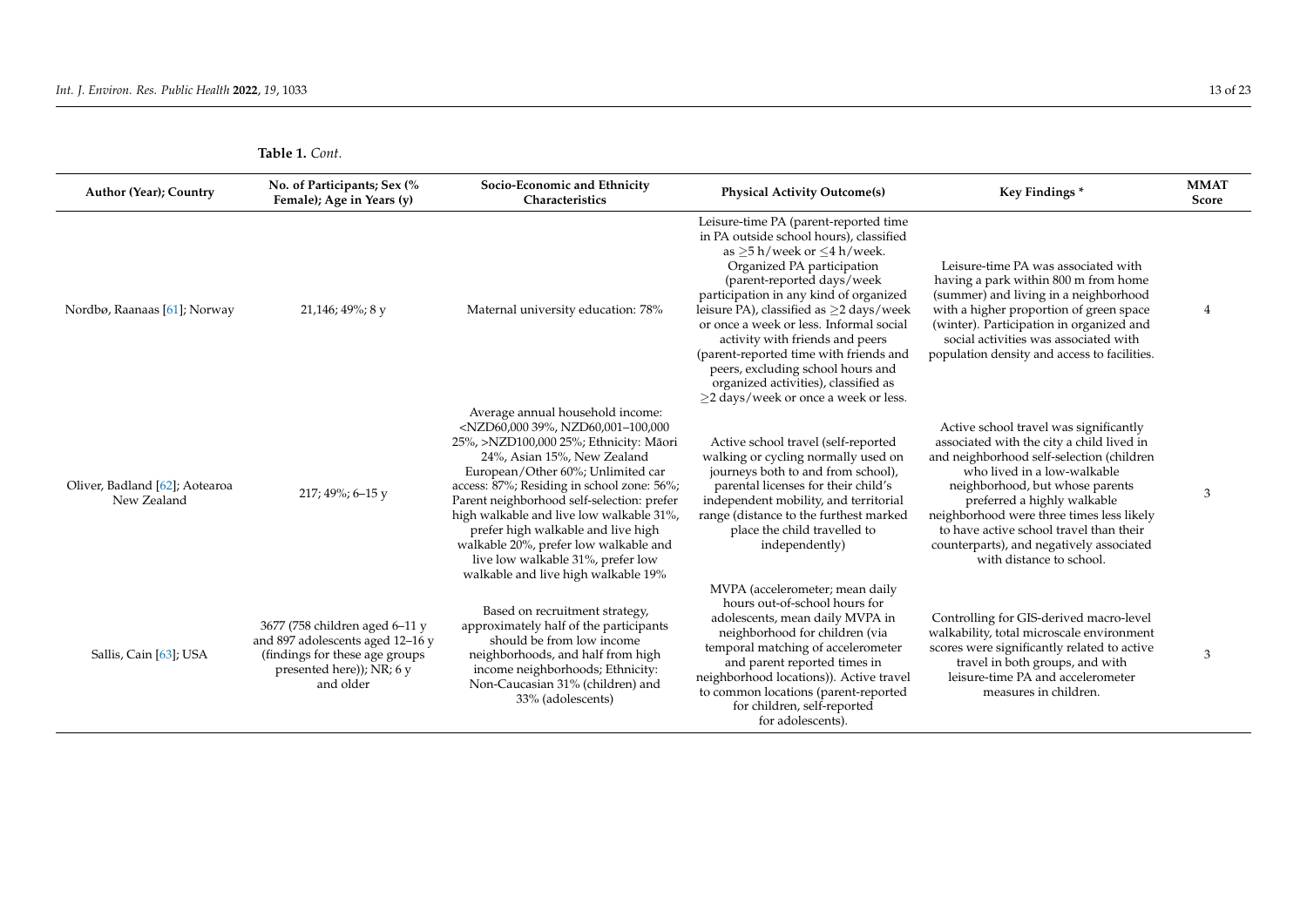| <b>Table 1.</b> Cont. |  |
|-----------------------|--|
|                       |  |

| Author (Year); Country     | No. of Participants; Sex (%<br>Female); Age in Years (y) | Socio-Economic and Ethnicity<br>Characteristics                                                                                                                                                                                                                                                                                                                                                                   | <b>Physical Activity Outcome(s)</b>                                                                                                                                                                                                                                                                                                                                                                               | Key Findings*                                                                                                                                                                                                                                                                                                                  | <b>MMAT</b><br>Score |
|----------------------------|----------------------------------------------------------|-------------------------------------------------------------------------------------------------------------------------------------------------------------------------------------------------------------------------------------------------------------------------------------------------------------------------------------------------------------------------------------------------------------------|-------------------------------------------------------------------------------------------------------------------------------------------------------------------------------------------------------------------------------------------------------------------------------------------------------------------------------------------------------------------------------------------------------------------|--------------------------------------------------------------------------------------------------------------------------------------------------------------------------------------------------------------------------------------------------------------------------------------------------------------------------------|----------------------|
| Sallis, Conway [64]; USA   | 928; 50%; 12-16 y                                        | Based on the recruitment strategy,<br>approximately half of the participants<br>should be from low income<br>neighborhoods, and half from high<br>income neighborhoods; Ethnicity:<br>Non-Hispanic Caucasian 66%; Parent<br>education: college degree or higher 74%;<br>Time living at current address<br>(mean $\pm$ SD): 12.6 $\pm$ 7.0 y; Motor<br>vehicles/licensed driver (mean $\pm$ SD):<br>$1.1 \pm 0.38$ | MVPA, sedentary time (accelerometer),<br>self-reported active travel to school and<br>non-school destinations (e.g., recreation<br>facility, friend's house, park, food<br>outlet), leisure-time PA in specified<br>locations, number of days accumulated<br>60 min PA, number of sports and PA<br>classes outside of school, usual<br>time/day in sedentary behaviors                                            | Walkability was positively related to<br>objectively measured PA and walking for<br>transportation. Self-reported sedentary<br>time and television time were negatively<br>related to walkability. The time in<br>vehicles was negatively related to<br>walkability only among those living in<br>higher income census blocks. | 5                    |
| Tucker, Irwin [65]; Canada | $811;50\%;11-13y$                                        | Household income: <cad50,000 21%,<br="">CAD50,000-69,999 13%, &gt;CAD70,000<br/>32%; Ethnicity: Caucasian 75%, Black 2%,<br/>Latin-American 7%, Asian 6%, Other 9%;<br/>Paternal education: college or higher 70%;<br/>Maternal education: college or higher<br/>70%</cad50,000>                                                                                                                                  | PA (self-reported type and intensity of<br>activity in 30 min blocks throughout the<br>afternoon and evening of the previous<br>day $(15:00-23:00)$ plus blocks of time for<br>morning and afternoon recess, lunch<br>time, and physical education class<br>(with 15 min blocks allocated for the<br>morning and afternoon recess and 30<br>min blocks allotted for lunch hour and<br>physical education class)). | MVPA was associated with having $\geq$ 2<br>recreational opportunities in the<br>neighborhood                                                                                                                                                                                                                                  |                      |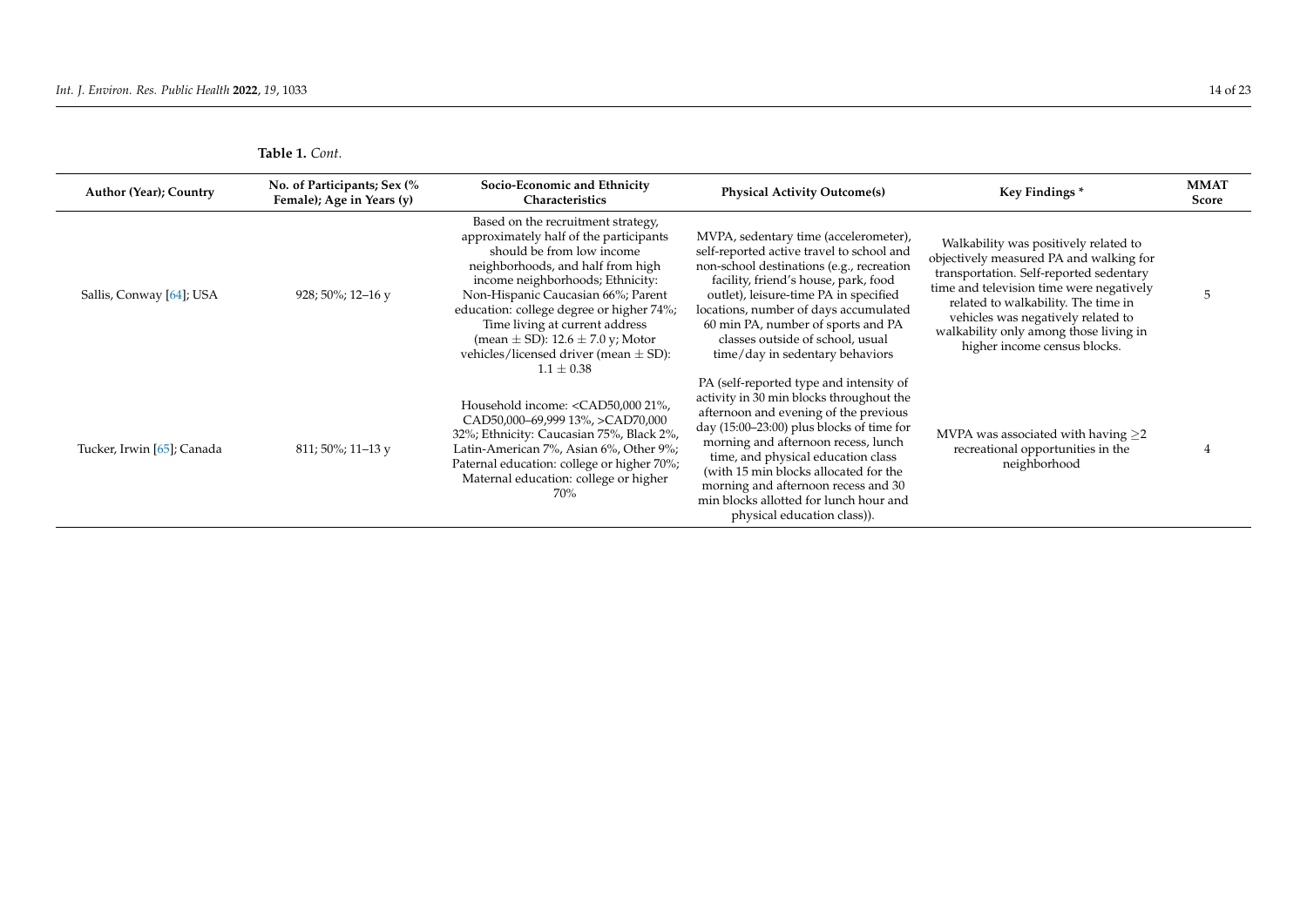| <b>Table 1. Cont.</b> |  |
|-----------------------|--|
|-----------------------|--|

| Author (Year); Country                     | No. of Participants; Sex (%<br>Female); Age in Years (y) | Socio-Economic and Ethnicity<br>Characteristics                                                                                                                                          | <b>Physical Activity Outcome(s)</b>                                                                                                                            | Key Findings*                                                                                                                                                                                                                                                                                                                                                                                                                                                                                                                                                                                                                                                                                                                                                                                                                                                                                                                                                                                                                                                       | <b>MMAT</b><br>Score |
|--------------------------------------------|----------------------------------------------------------|------------------------------------------------------------------------------------------------------------------------------------------------------------------------------------------|----------------------------------------------------------------------------------------------------------------------------------------------------------------|---------------------------------------------------------------------------------------------------------------------------------------------------------------------------------------------------------------------------------------------------------------------------------------------------------------------------------------------------------------------------------------------------------------------------------------------------------------------------------------------------------------------------------------------------------------------------------------------------------------------------------------------------------------------------------------------------------------------------------------------------------------------------------------------------------------------------------------------------------------------------------------------------------------------------------------------------------------------------------------------------------------------------------------------------------------------|----------------------|
| van Loon, Frank [66]; Canada               | 366; 53%; 8-11 y                                         | Ethnicity: European/North American<br>44%, East/Southeast Asian 29%, South<br>Asian 11%, Mixed/other 16%                                                                                 | MVPA (daily average, accelerometer)                                                                                                                            | MVPA was positively associated with<br>commercial density, residential density,<br>number of parks, and intersection density;<br>and negatively associated with the<br>distance to school and recreation sites.<br>When entered as a composite index, these<br>measures accounted for 4.4% in the<br>variation in MVPA for the full sample.<br>Sex-stratified models better explained the<br>relationships between the neighborhood<br>environment and PA. For boys, built and<br>social environment characteristics of<br>neighborhoods accounted for 8.7% of the<br>variation in MVPA, and for girls,<br>neighborhood factors explained 7.2% of<br>the variation. Sex stratified models also<br>point towards distinct differences in<br>factors associated with PA, with MVPA of<br>boys associated with wider-ranging<br>neighborhood characteristics than MVPA<br>of girls. For girls, two safety-related<br>neighborhood features were found to be<br>significantly associated with MVPA:<br>cul-de-sac density and proportion of low<br>speed limit streets. | 4                    |
| Villanueva, Giles-Corti [67];<br>Australia | 926; 50%; 10-12 y                                        | School-level SES: low 28%, medium 34%,<br>high 38%; Maternal education: less than<br>secondary education 28%, secondary<br>education/trade/diploma 56%, Bachelor<br>degree or higher 16% | Activity spaces: associations included<br>average daily steps (pedometer) and<br>leisure-time PA (parent-reported time<br>in leisure-time PA in previous week) | Activity space size was positively<br>associated with the confidence to travel<br>independently and negatively associated<br>with utilitarian destination availability.<br>For boys, activity spaces were larger if<br>they owned a bike. For girls, activity<br>space size was positively associated with<br>being independently mobile, leisure time<br>PA, and parent confidence in their ability<br>to travel independently, and negatively<br>associated with parents reporting living<br>on a busy road.                                                                                                                                                                                                                                                                                                                                                                                                                                                                                                                                                      | 3                    |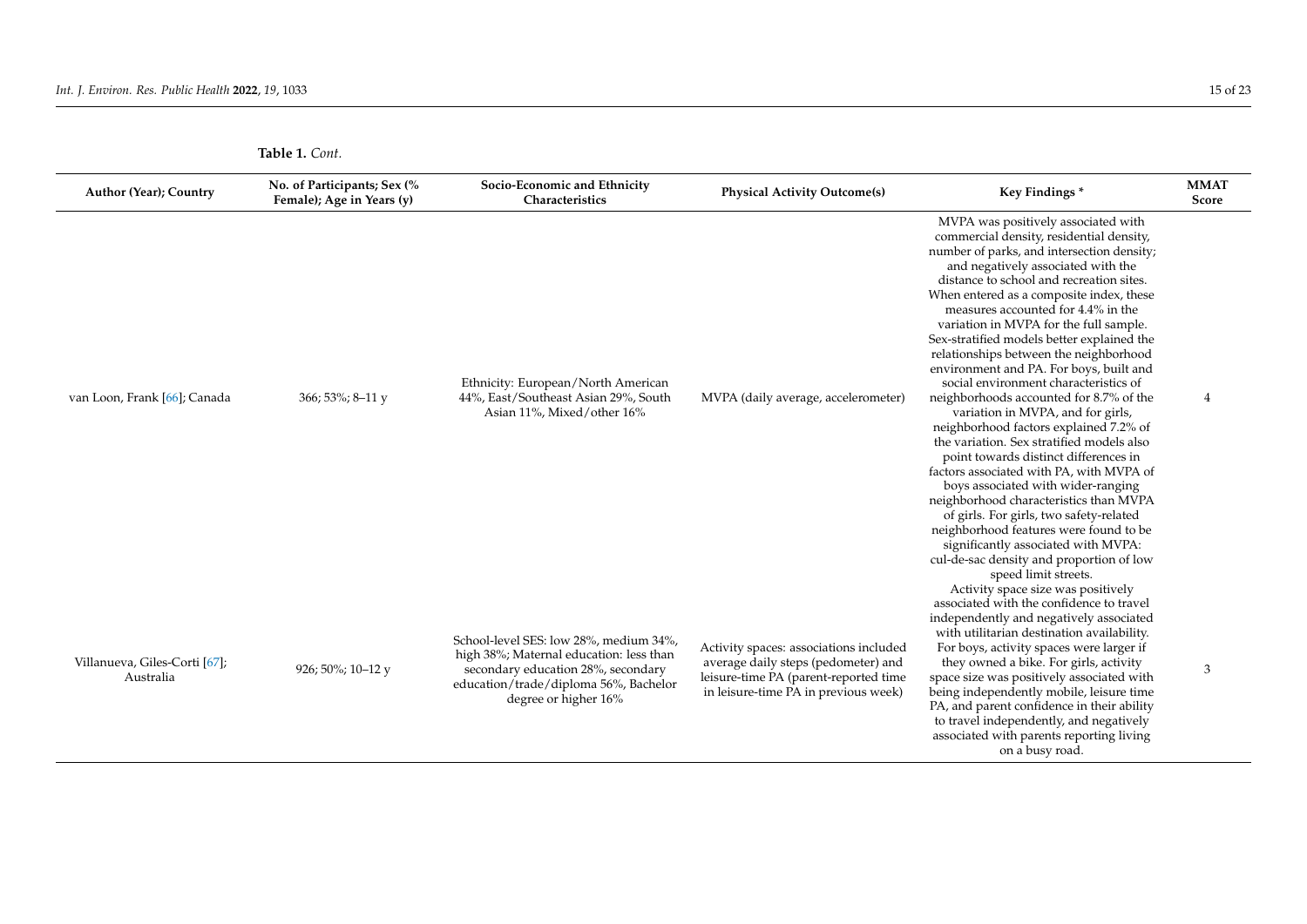|  | Table 1. Cont. |
|--|----------------|
|  |                |

| GIS-derived neighborhood walkability<br>and the count of nearby parks and<br>recreation facilities (as well as audited<br>streetscape quality using MAPS) had<br>Based on the recruitment strategy,<br>significant main effects in the direction of<br>approximately half of the participants<br>should be from low income<br>more PA-supportive built environments<br>Active travel to/from school and<br>neighborhoods, and half from high<br>associated with more active travel.<br>non-school destinations (e.g., recreation<br>income neighborhoods; Ethnicity:<br>Significant two-way interactions with<br>facility, friend's house, park, food<br>Non-Hispanic Caucasian 66%; Parent<br>GIS-based measures were observed:<br>Wang, Conway [68]; USA<br>928; 50%; 12–16 y<br>outlet), active transport index (sum of z<br>education: college degree or higher 74%;<br>self-efficacy $\times$ GIS- based walkability<br>scores for active travel to school and<br>index, and self-efficacy $\times$ GIS-based<br>Time living at current address<br>non-school destinations)<br>counts of parks and recreation facilities.<br>(mean $\pm$ SD): 12.6 $\pm$ 7.0 y; Motor<br>vehicles/licensed driver (mean $\pm$ SD):<br>In each two-way interaction, the highest<br>$1.1 \pm 0.38$<br>active travel was found among<br>adolescents, with the combination of the<br>PA-supportive built environment and<br>positive psychosocial characteristics. | Author (Year); Country | No. of Participants; Sex (%<br>Female); Age in Years (y) | Socio-Economic and Ethnicity<br>Characteristics | <b>Physical Activity Outcome(s)</b> | Key Findings * | <b>MMAT</b><br><b>Score</b> |
|-----------------------------------------------------------------------------------------------------------------------------------------------------------------------------------------------------------------------------------------------------------------------------------------------------------------------------------------------------------------------------------------------------------------------------------------------------------------------------------------------------------------------------------------------------------------------------------------------------------------------------------------------------------------------------------------------------------------------------------------------------------------------------------------------------------------------------------------------------------------------------------------------------------------------------------------------------------------------------------------------------------------------------------------------------------------------------------------------------------------------------------------------------------------------------------------------------------------------------------------------------------------------------------------------------------------------------------------------------------------------------------------------------------------------------------------------------|------------------------|----------------------------------------------------------|-------------------------------------------------|-------------------------------------|----------------|-----------------------------|
|                                                                                                                                                                                                                                                                                                                                                                                                                                                                                                                                                                                                                                                                                                                                                                                                                                                                                                                                                                                                                                                                                                                                                                                                                                                                                                                                                                                                                                                     |                        |                                                          |                                                 |                                     |                |                             |

<span id="page-15-0"></span>Relevant to GIS analyses/measures. Add Health = National Longitudinal Study of Adolescent Health, AS!BC = Action Schools! British Columbia, BMI = body mass index, GED = graduate equivalency degree, GIS = geographic information system, GPS = global positioning system, HBSC = Health Behavior in School-aged Children Survey, IDEFICS = Identification and prevention of Dietary- and lifestyle-induced health EFfects in Children and infantS, MAPS = Microscale Audit of Pedestrian Streetscapes, MVPA = moderate-to-vigorous intensity physical activity, NfAK = Neighborhoods for Active Kids, NIK = Neighborhood Impact on Kids, NR = not reported, PA = physical activity, PACE = Patient-Centered Assessment and Counseling for Exercise, SD = standard deviation, SES = socio-economic status, SPACES = Studying Physical Activity in Children's Environments across Scotland, STEAM = Spatial Temporal Environment and Activity Monitoring, TEAN = Teen Environment and Neighborhood, TREK = Travel Environment and Kids, URBAN = Understanding the Relationship between Activity and Neighborhoods,  $y = years$ .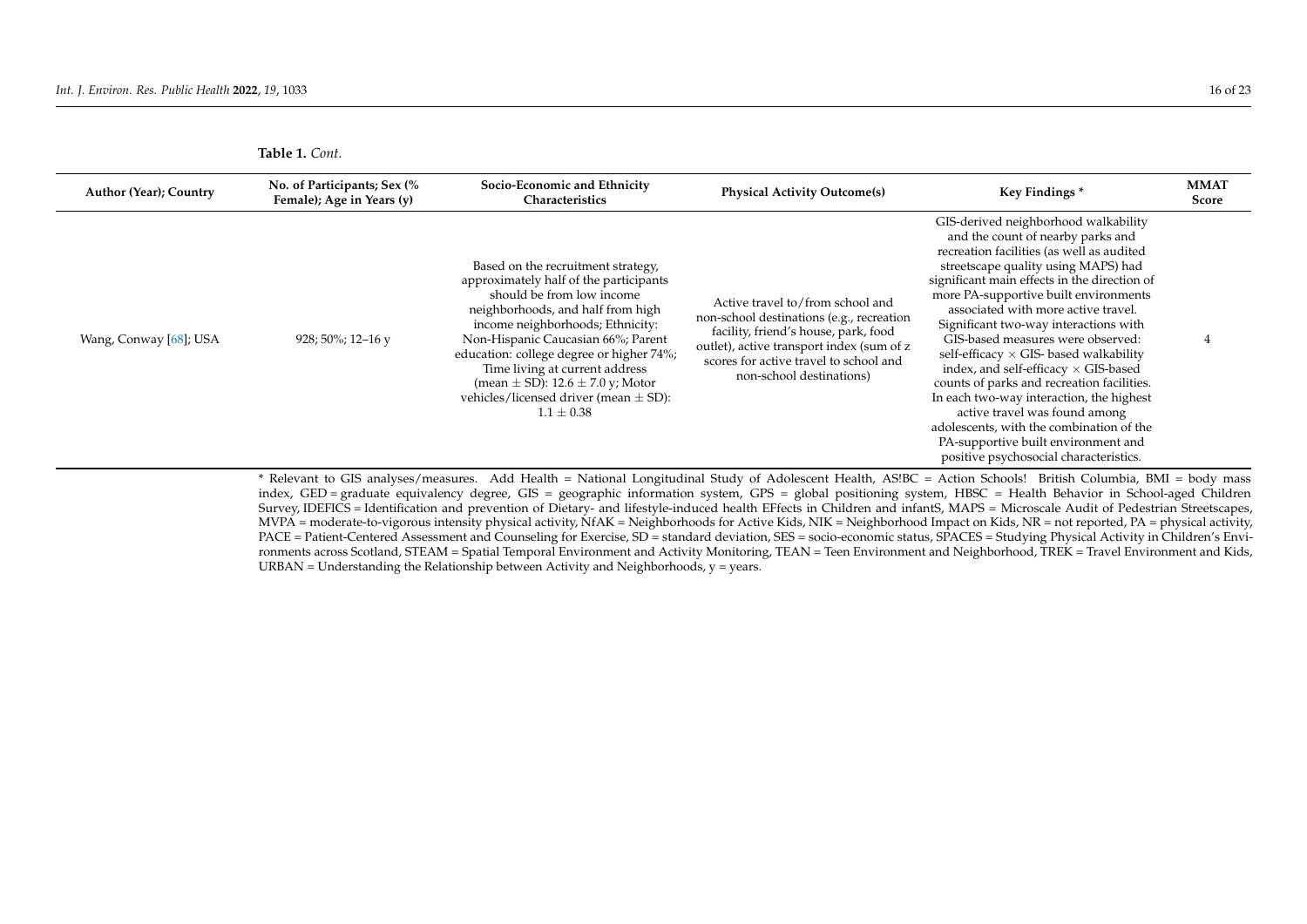Overall, findings showed evidence to support relationships between activity behaviors and street connectivity [\[36](#page-20-23)[,41](#page-20-24)[,42](#page-20-25)[,47,](#page-20-26)[51,](#page-20-27)[56,](#page-21-13)[58](#page-21-14)[,66\]](#page-21-15), with differential relationships observed by age and sex [\[38,](#page-20-28)[44\]](#page-20-29), and one study showing a negative relationship in females only [\[34\]](#page-20-30). Similarly, generally consistent positive relationships between activity and residential density were found [\[15](#page-19-8)[,41](#page-20-24)[,42](#page-20-25)[,47](#page-20-26)[,50](#page-20-31)[,52](#page-20-32)[,61](#page-21-16)[,66\]](#page-21-15), with the exception of two studies [\[15](#page-19-8)[,37\]](#page-20-33), one of which examined the proportion of child population in relation to active school travel [\[15\]](#page-19-8). Diversity in land use was positively related to physical activity  $[34,66]$  $[34,66]$ , and both the density of entertainment facilities [\[41\]](#page-20-24) and public transit (school-aged girls only) [\[38\]](#page-20-28) were all positively related with activity behaviors. Walkability was positively associated with activity behaviors in five studies [\[41](#page-20-24)[,48](#page-20-34)[,55](#page-20-35)[,64](#page-21-17)[,68\]](#page-21-18) (one found a significant positive relationship in low SES areas only [\[48\]](#page-20-34)), and physical inactivity was associated with walkability in one study [\[56\]](#page-21-13).

Inconsistent findings were observed for physical activity facilities (including parks, playgrounds, and outdoor spaces). Positive results were found between activity behaviors and physical activity facilities [\[36](#page-20-23)[,61](#page-21-16)[,65](#page-21-19)[,68\]](#page-21-18), including pay facilities (males only) [\[35\]](#page-20-36), public open spaces (school-aged females and preschool children only) [\[38\]](#page-20-28), parks [\[52,](#page-20-32)[61,](#page-21-16)[66,](#page-21-15)[68\]](#page-21-18), green space [\[57\]](#page-21-20), and sports fields [\[59\]](#page-21-21). However, a number of negative relationships were observed, including for physical activity facilities/sites [\[45](#page-20-37)[,66\]](#page-21-15) and a higher proportion/area of parks or green space [\[15](#page-19-8)[,50](#page-20-31)[,56\]](#page-21-13). Similarly, food outlet density was both positively [\[50\]](#page-20-31) and negatively [\[57\]](#page-21-20) associated with activity behaviors.

The density of main streets (exemplifying less safe traffic environments) was negatively related to activity behaviors in one study [\[37\]](#page-20-33), and another showed positive relationships for traffic safety infrastructure, with differential findings observed for the time of day and population group (i.e., traffic/pedestrian lights were significant in younger girls only, slow points significant for younger boys before school, and speed humps significant in adolescent boys after school [\[44\]](#page-20-29)).

Walking or cycling track length (including multi-use path space) was associated with activity behaviors (particularly walking or cycling) in four studies [\[44,](#page-20-29)[45,](#page-20-37)[51,](#page-20-27)[59\]](#page-21-21), while a fifth found a negative association between cycling infrastructure and children's license for independent mobility [\[69\]](#page-21-22). Distance to school was negatively related to active school travel [\[42,](#page-20-25)[53,](#page-20-38)[62,](#page-21-23)[66\]](#page-21-15).

## **4. Discussion**

The aim of this short communication was to describe the associations observed between GIS-derived environmental features and children's activity behaviors, drawing from a systematic scope of the literature. In doing so, we have provided an updated review of the extant evidence [\[10](#page-19-4)[,12](#page-19-5)[,16](#page-19-9)[,29\]](#page-19-21), with a targeted focus on the GIS measurement of children's environments. Findings align with previous systematic reviews examining environmental associates of children's physical activity behaviors [\[10,](#page-19-4)[12](#page-19-5)[,16](#page-19-9)[,29\]](#page-19-21). While some inconsistencies exist, together this body of literature supports the need for neighborhoods that are well connected, have higher population densities, and have a variety of destinations in the proximal neighborhood to support a range of physical activity behaviors in children. In line with previous reviews [\[11](#page-19-25)[,70,](#page-21-24)[71\]](#page-21-25), a shorter distance to school and safe traffic environments were significant factors in supporting children's active travel behaviors. These features are interconnected and speak to the importance of comprehensive urban design approaches that embrace concepts such as walkable neighborhoods [\[72\]](#page-21-26), livable neighborhoods [\[73\]](#page-21-27), 15 min cities [\[74\]](#page-21-28), and 20 min neighborhoods [\[75\]](#page-21-29). Across these concepts, having a range of destinations of importance within walkable distances from residential homes is fundamental. Having a sufficient population density to warrant the required transport infrastructure and destination diversity, and to support social cohesion and connection, is also intrinsic to these concepts, meaning that inequities may exist by urbanicity. Increasing attention is also focusing on the importance of low-traffic neighborhoods for increasing physical activity (especially active travel) through increasing safety from traffic and by improving social connection and cohesion [\[76](#page-21-30)[–78\]](#page-21-31). While this review did not focus on social aspects of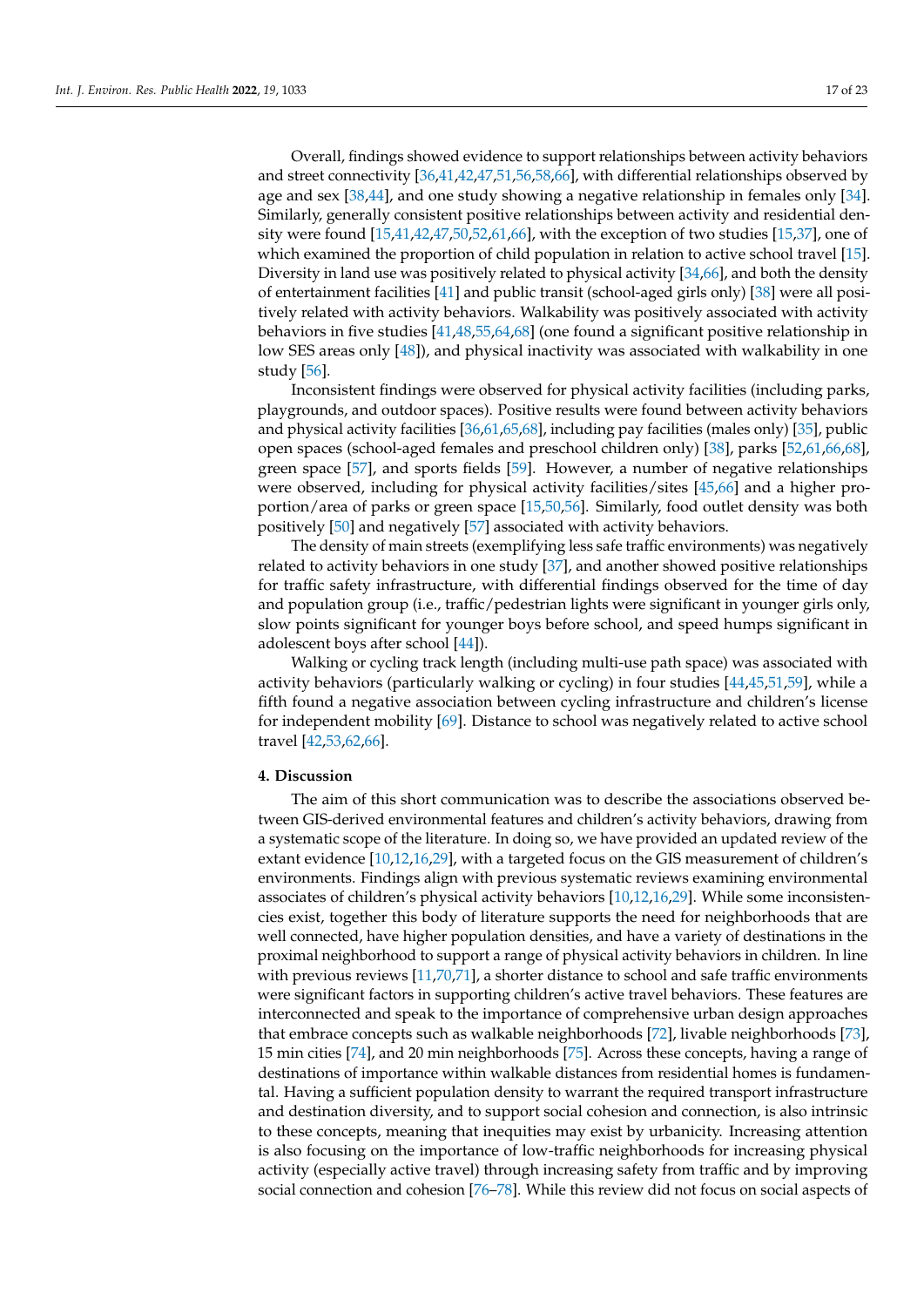supporting children's PA, social cohesion and connection have been previously identified as important for facilitating children's physical activity [\[11,](#page-19-25)[79\]](#page-22-0), so are important co-benefits of these approaches. Ultimately, findings from the current review add evidence to the growing evidence base, demonstrating that connected and comprehensive approaches to urban design are needed to encourage and support children's physical activity.

Considerable potential also exists for improving planetary health through these environmental approaches [\[21–](#page-19-26)[23\]](#page-19-15). The transport sector plays a significant role in greenhouse gas emissions [\[22\]](#page-19-14), and urban design that prioritizes motorized transport can contribute to the urban heat island effect [\[80\]](#page-22-1). Shifting the prioritisation of land use away from roads towards connecting communities and providing infrastructure that facilitates active travel is likely to make a meaningful contribution to improving planetary health and achieving the sustainable development goals [\[81\]](#page-22-2). Supporting a generation of young children to develop physical activity habits (including active travel) early in life is likely to have a sustained impact on their health and that of their planet [\[24](#page-19-16)[,25\]](#page-19-17).

A considerable heterogeneity in GIS methods was observed across the studies in this review, and substantial variability in the reporting of GIS methods was found. The GIS database availability and quality limited the body of evidence, with studies purchasing commercial (and potentially incomplete) databases, triangulating a range of data sources to generate measures, and using temporally mismatched datasets to the outcome being measured. Only one study noted "ground truthing" through phone calls and physical visits to food outlet locations [\[82\]](#page-22-3). Such ground truthing is particularly important for retail and food outlets, where a higher turnover may occur than changes to the physical activity infrastructure. It is unclear whether ground truthing is as important for physical activity facilities and destinations as it is for food and retail settings. On-the-ground checks for a full GIS dataset are not realistic or feasible (and would negate the need for estimated measures). A more feasible approach is to generate a random subset of the full GIS dataset for ground truthing. However, no recommendations for an optimal proportion for resampling exist. Precedents in child health and environment literature include Huang, Brien [\[83\]](#page-22-4) physically confirming a random 10% selection of bus stops in a study using Google Street View to measure outdoor advertising around schools, and Vandevijvere, Sushil [\[84\]](#page-22-5) randomly selecting 1% of 8403 geocoded food outlets and confirming details via telephone; however, the authors are unaware of this occurring with specific regard to physical activity destinations.

Walkability (determined from street connectivity, residential density, land use mix, and sometimes the retail floor area ratio) [\[85\]](#page-22-6) was the most common index in the literature identified. Other indices were used with varying degrees of rationale for determining and calculating the index. For example, DeWeese et al. [\[50\]](#page-20-31) used latent class profiling to generate clusters of environmental features associated with BMI, and Ikeda et al. [\[53\]](#page-20-38) developed a latent variable "active mobility environment", based on correlations of environmental features in structural equation modeling. Future research in this area is warranted, particularly for different physical activity outcomes, and in different socio-demographic groups.

The reporting of physical activity measurement methods was considerably better than the reporting of GIS measurement in the literature sourced. This may reflect the established state of the field of physical activity research, compared with the relatively recent emergence of research using GIS-derived measures to understand associations between environments and physical activity. Even so, considerable differences in physical activity measurements were observed across studies, further limiting a clear understanding of associations between children's physical activity and their environments. An increased conceptual matching of the physical activity behavior (e.g., active travel) and environmental features assessed (e.g., active travel infrastructure) is needed to increase the specificity and sensitivity in understanding PA–environment links [\[86\]](#page-22-7).

A number of other study design strengths and limitations were identified. Numerous studies had representation from ethnically and socio-economically diverse population groups [\[34–](#page-20-30)[36,](#page-20-23)[39](#page-20-39)[–44,](#page-20-29)[46,](#page-20-40)[50,](#page-20-31)[53](#page-20-38)[,56](#page-21-13)[,57](#page-21-20)[,60](#page-21-32)[,62](#page-21-23)[–64](#page-21-17)[,66–](#page-21-15)[68\]](#page-21-18), and some had large and/or represen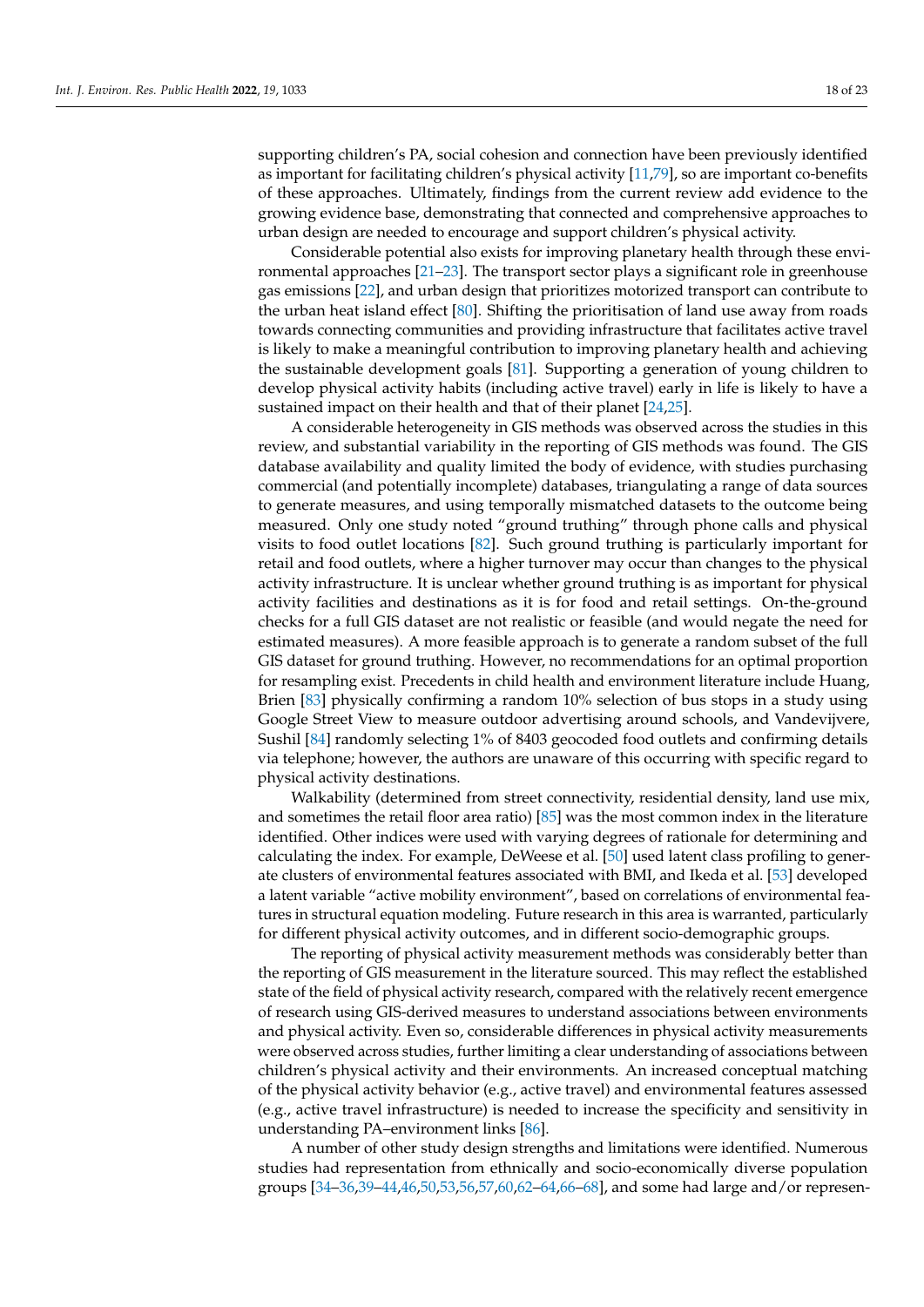tative samples [\[34–](#page-20-30)[37,](#page-20-33)[43,](#page-20-41)[47,](#page-20-26)[55,](#page-20-35)[56,](#page-21-13)[58,](#page-21-14)[61,](#page-21-16)[63\]](#page-21-33); however, evidence was predominantly from the USA [\[34–](#page-20-30)[36](#page-20-23)[,39–](#page-20-39)[43](#page-20-41)[,46,](#page-20-40)[47](#page-20-26)[,50,](#page-20-31)[63](#page-21-33)[,64,](#page-21-17)[68\]](#page-21-18) and there was no literature related to disabled children. Heterogeneity in study environments was encouraged through stratified neighborhood/area sampling in a number of studies. Two studies reported excluding child participants who had recently moved to the neighborhood [\[54](#page-20-42)[,87\]](#page-22-8), improving the sensitivity and reducing the impact of reactivity on the shifting of physical activity behaviors. Neighborhood self-selection was rarely noted, albeit this may be less important for children than adults, who have more control over where they live. The consideration of children living in more than one home was not noted. A lack of consideration of clustering (e.g., at school level) was a limitation of the body of literature.

## **5. Conclusions**

Despite a heterogeneous evidence base, consistent findings were observed that add weight to existing evidence for the essential role of neighborhood environments in promoting children's physical activity behaviors. Findings highlight the need for neighborhoods that are well connected, have higher population densities, and have a variety of destinations in the proximal neighborhood to support children's physical activity behaviors. A shorter distance to school and safe traffic environments were significant factors in supporting children's active travel behaviors. Areas for improvement in the field include the consideration of neighborhood self-selection bias, including more diverse population groups, ground-truthing GIS databases, utilising data-driven approaches to derive environmental indices, and improving temporal and conceptual alignment of GIS datasets with behavioral outcomes.

**Author Contributions:** Conceptualization, M.S., S.M., K.H. and M.K.; methodology, M.S., S.M., K.H., E.I., J.Z., N.D., J.C., T.E.R. and M.K.; formal analysis, M.S.; data curation, M.S., E.I. and J.C.; writing original draft preparation, M.S.; writing—review and editing, M.S., S.M., K.H., E.I., J.Z., N.D., J.C., T.E.R. and M.K. All authors have read and agreed to the published version of the manuscript.

**Funding:** MS is supported by a Health Research Council of New Zealand Sir Charles Hercus Research Fellowship (grant number 17/013). EI is supported by the Medical Research Council [MC\_UU\_00006/5]. SM is supported by an Australian National Health and Medical Research Council Early Career Fellowship (#1121035). KH is supported by Academy of Finland as part of PLANhealth project (13297753). TL is supported by the Finnish Ministry of Education and Culture as part of FREERIDE project (grant number OKM/30/626/2019).

**Institutional Review Board Statement:** Not applicable.

**Informed Consent Statement:** Not applicable.

**Acknowledgments:** The authors would like to thank Tessa Pocock for her contribution to the article quality assessment.

**Conflicts of Interest:** The authors declare that they have no competing interests.

## **References**

- <span id="page-18-0"></span>1. Bull, F.C.; Al-Ansari, S.S.; Biddle, S.; Borodulin, K.; Buman, M.; Cardon, G.; Carty, C.; Chaput, J.-P.; Chastin, S.; Chou, R.; et al. World Health Organization 2020 guidelines on physical activity and sedentary behaviour. *Br. J. Sports Med.* **2020**, *54*, 1451–1462. [\[CrossRef\]](http://doi.org/10.1136/bjsports-2020-102955)
- <span id="page-18-1"></span>2. Strong, W.B.; Malina, R.M.; Blimkie, C.J.; Daniels, S.R.; Dishman, R.K.; Gutin, B.; Hergenroeder, A.C.; Must, A.; Nixon, P.A.; Pivarnik, J.M.; et al. Evidence Based Physical Activity for School-age Youth. *J. Pediatr.* **2005**, *146*, 732–737. [\[CrossRef\]](http://doi.org/10.1016/j.jpeds.2005.01.055) [\[PubMed\]](http://www.ncbi.nlm.nih.gov/pubmed/15973308)
- <span id="page-18-2"></span>3. Brusseau, T.; Fairclough, S.J.; Lubans, D.R. *The Routledge Handbook of Youth Physical Activity*, 1st ed.; Routledge: New York, NY, USA, 2020.
- <span id="page-18-3"></span>4. Aubert, S.; Barnes, J.D.; Aguilar-Farias, N.; Cardon, G.; Chang, C.-K.; Nyström, C.D.; Demetriou, Y.; Edwards, L.; Emeljanovas, A.; Gába, A.; et al. Report Card Grades on the Physical Activity of Children and Youth Comparing 30 Very High Human Development Index Countries. *J. Phys. Act. Health* **2018**, *15*, S298–S314. [\[CrossRef\]](http://doi.org/10.1123/jpah.2018-0431) [\[PubMed\]](http://www.ncbi.nlm.nih.gov/pubmed/30475144)
- <span id="page-18-4"></span>5. Aubert, S.; Barnes, J.D.; Abdeta, C.; Nader, P.A.; Adeniyi, A.F.; Aguilar-Farias, N.; Tenesaca, D.S.A.; Bhawra, J.; Brazo-Sayavera, J.; Cardon, G.; et al. Global Matrix 3.0 Physical Activity Report Card Grades for Children and Youth: Results and Analysis from 49 Countries. *J. Phys. Act. Health* **2018**, *15*, S251–S273. [\[CrossRef\]](http://doi.org/10.1123/jpah.2018-0472)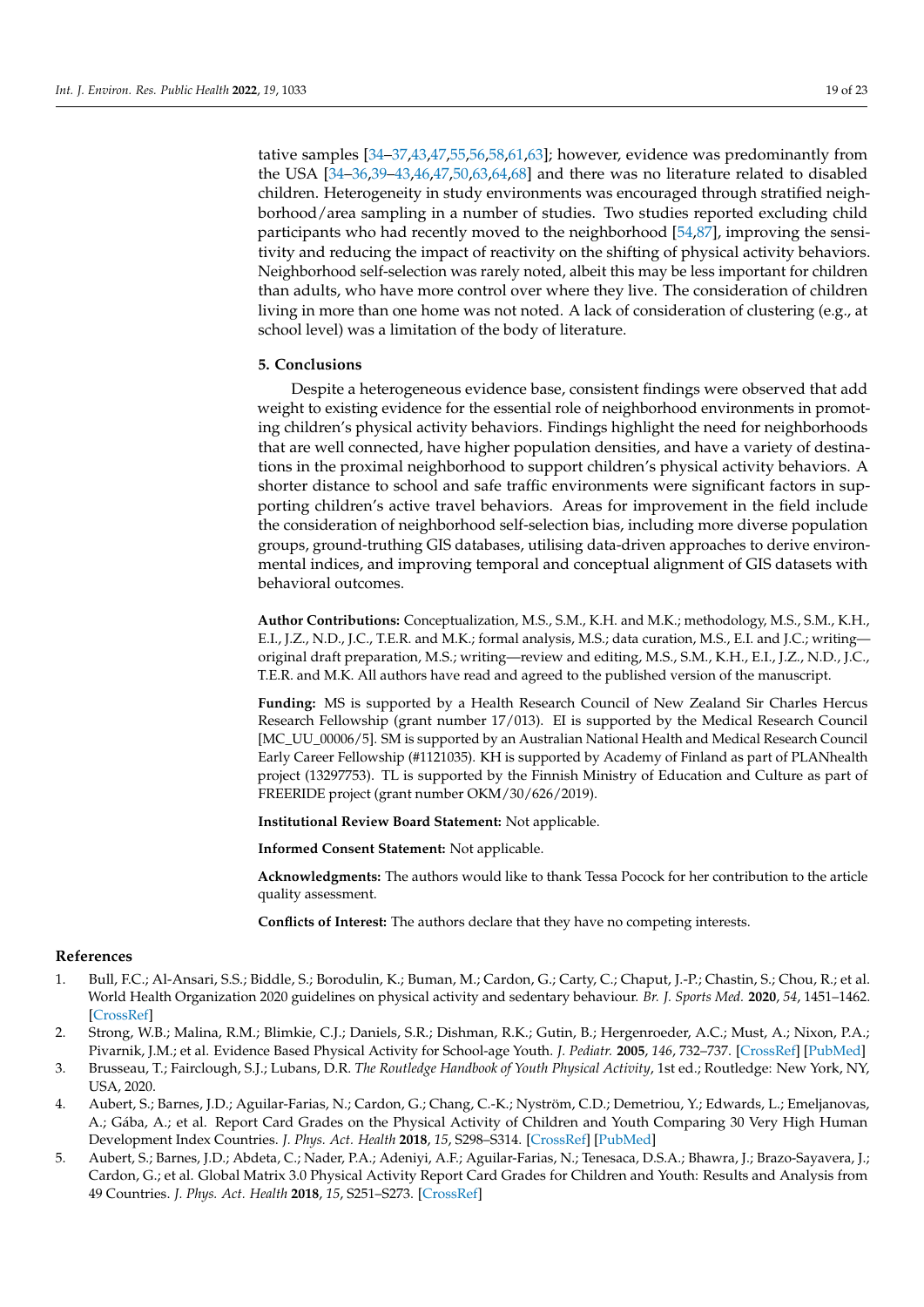- <span id="page-19-24"></span><span id="page-19-0"></span>6. Sallis, J.F.; Kraft, K.; Linton, L.S. How the environment shapes physical activity: A transdisciplinary research agenda. *Am. J. Prev. Med.* **2002**, *22*, 208. [\[CrossRef\]](http://doi.org/10.1016/S0749-3797(01)00435-4)
- <span id="page-19-1"></span>7. Sallis, J.F.; Cervero, R.B.; Ascher, W.; Henderson, K.A.; Kraft, M.K.; Kerr, J. An ecological approach to creating active living communities. *Annu. Rev. Public Health* **2006**, *27*, 297–322. [\[CrossRef\]](http://doi.org/10.1146/annurev.publhealth.27.021405.102100) [\[PubMed\]](http://www.ncbi.nlm.nih.gov/pubmed/16533119)
- <span id="page-19-2"></span>8. Frank, L.D.; Sallis, J.F.; Conway, T.L.; Chapman, J.E.; Saelens, B.E.; Bachman, W. Many pathways from land use to health— Associations between neighborhood walkability and active transportation, body mass index, and air quality. *J. Am. Plann. Assoc.* **2006**, *72*, 75–87. [\[CrossRef\]](http://doi.org/10.1080/01944360608976725)
- <span id="page-19-3"></span>9. Frank, L.D.; Saelens, B.; Powell, K.E.; Chapman, J.E. Stepping towards causation: Do built environments or neighborhood and travel preferences explain physical activity, driving, and obesity? *Soc. Sci. Med.* **2007**, *65*, 1898–1914. [\[CrossRef\]](http://doi.org/10.1016/j.socscimed.2007.05.053)
- <span id="page-19-4"></span>10. Oliveira, A.F.; Moreira, C.; Abreu, S.; Mota, J.; Santos, R. Environmental determinants of physical activity in children: A systematic review. *Arch. Exerc. Health Dis.* **2014**, *4*, 254–261. [\[CrossRef\]](http://doi.org/10.5628/aehd.v4i2.158)
- <span id="page-19-25"></span>11. Ikeda, E.; Hinckson, E.; Witten, K.; Smith, M. Associations of children's active school travel with perceptions of the physical environment and characteristics of the social environment: A systematic review. *Health Place* **2018**, *54*, 118–131. [\[CrossRef\]](http://doi.org/10.1016/j.healthplace.2018.09.009) [\[PubMed\]](http://www.ncbi.nlm.nih.gov/pubmed/30261352)
- <span id="page-19-5"></span>12. Ding, D.; Sallis, J.F.; Kerr, J.; Lee, S.; Rosenberg, D.E. Neighborhood Environment and Physical Activity Among Youth: A Review. *Am. J. Prev. Med.* **2011**, *41*, 442–455. [\[CrossRef\]](http://doi.org/10.1016/j.amepre.2011.06.036) [\[PubMed\]](http://www.ncbi.nlm.nih.gov/pubmed/21961474)
- <span id="page-19-6"></span>13. Smith, M.; Hosking, J.; Woodward, A.; Witten, K.; Macmillan, A.; Field, A.; Baas, P.; Mackie, H. Systematic literature review of built environment effects on physical activity and active transport—An update and new findings on health equity. *Int. J. Behav. Nutr. Phys. Act.* **2017**, *14*, 1–27. [\[CrossRef\]](http://doi.org/10.1186/s12966-017-0613-9) [\[PubMed\]](http://www.ncbi.nlm.nih.gov/pubmed/29145884)
- <span id="page-19-7"></span>14. Olsen, J.R.; Mitchell, R.; McCrorie, P.; Ellaway, A. Children's mobility and environmental exposures in urban landscapes: A cross-sectional study of 10–11 year old Scottish children. *Soc. Sci. Med.* **2019**, *224*, 11–22. [\[CrossRef\]](http://doi.org/10.1016/j.socscimed.2019.01.047)
- <span id="page-19-8"></span>15. Kyttä, A.M.; Broberg, A.K.; Kahila, M.H. Urban Environment and Children's Active Lifestyle: SoftGIS Revealing Children's Behavioral Patterns and Meaningful Places. *Am. J. Health Promot.* **2012**, *26*, e137–e148. [\[CrossRef\]](http://doi.org/10.4278/ajhp.100914-QUAN-310)
- <span id="page-19-9"></span>16. Davison, K.K.; Lawson, C.T. Do attributes in the physical environment influence children's physical activity? A review of the literature. *Int. J. Behav. Nutr. Phys. Act.* **2006**, *3*, 19. [\[CrossRef\]](http://doi.org/10.1186/1479-5868-3-19)
- <span id="page-19-10"></span>17. Jia, P.; Zou, Y.; Wu, Z.; Zhang, D.; Wu, T.; Smith, M.; Xiao, Q. Street connectivity, physical activity, and childhood obesity: A systematic review and meta-analysis. *Obes. Rev.* **2019**, *22*. [\[CrossRef\]](http://doi.org/10.1111/obr.12943) [\[PubMed\]](http://www.ncbi.nlm.nih.gov/pubmed/31507068)
- <span id="page-19-11"></span>18. Pan, X.; Zhao, L.; Luo, J.; Li, Y.; Zhang, L.; Wu, T.; Smith, M.; Dai, S.; Jia, P. Access to bike lanes and childhood obesity: A systematic review and meta-analysis. *Obes. Rev.* **2020**, *22*. [\[CrossRef\]](http://doi.org/10.1111/obr.13042)
- <span id="page-19-12"></span>19. Lachowycz, K.; Jones, A.P.; Page, A.S.; Wheeler, B.W.; Cooper, A.R. What can global positioning systems tell us about the contribution of different types of urban greenspace to children's physical activity? *Health Place* **2012**, *18*, 586–594. [\[CrossRef\]](http://doi.org/10.1016/j.healthplace.2012.01.006)
- <span id="page-19-13"></span>20. Chertok, M.; Voukelatos, A.; Sheppeard, V.; Rissel, C. Comparison of air pollution exposure for five commuting modes in Sydney—Car, train, bus, bicycle and walking. *Health Promot. J. Austr.* **2004**, *15*, 63–67. [\[CrossRef\]](http://doi.org/10.1071/HE04063)
- <span id="page-19-26"></span>21. Reis, R.; Hunter, R.F.; Garcia, L.; Salvo, D. What the physical activity community can do for climate action and planetary health? *J. Phys. Act. Health* **2021**, *19*, 2–3. [\[CrossRef\]](http://doi.org/10.1123/jpah.2021-0719)
- <span id="page-19-14"></span>22. Patz, J.A.; Siri, J.G. Toward Urban Planetary Health Solutions to Climate Change and Other Modern Crises. *J. Hered.* **2021**, *98*, 311–314. [\[CrossRef\]](http://doi.org/10.1007/s11524-021-00540-3) [\[PubMed\]](http://www.ncbi.nlm.nih.gov/pubmed/33988826)
- <span id="page-19-15"></span>23. Toner, A.; Lewis, J.S.; Stanhope, J.; Maric, F. Prescribing active transport as a planetary health intervention—benefits, challenges and recommendations. *Phys. Ther. Rev.* **2021**, *26*, 159–167. [\[CrossRef\]](http://doi.org/10.1080/10833196.2021.1876598)
- <span id="page-19-16"></span>24. Telama, R.; Yang, X.; Viikari, J.; Välimäki, I.; Wanne, O.; Raitakari, O. Physical activity from childhood to adulthood: A 21-year tracking study. *Am. J. Prev. Med.* **2005**, *28*, 267–273. [\[CrossRef\]](http://doi.org/10.1016/j.amepre.2004.12.003)
- <span id="page-19-17"></span>25. Trudeau, F.; Laurencelle, L.; Shephard, R.J. Tracking of Physical Activity from Childhood to Adulthood. *Med. Sci. Sports Exerc.* **2004**, *36*, 1937–1943. [\[CrossRef\]](http://doi.org/10.1249/01.MSS.0000145525.29140.3B) [\[PubMed\]](http://www.ncbi.nlm.nih.gov/pubmed/15514510)
- <span id="page-19-18"></span>26. Orstad, S.L.; McDonough, M.H.; Stapleton, S.; Altincekic, C.; Troped, P.J. A Systematic Review of Agreement Between Perceived and Objective Neighborhood Environment Measures and Associations With Physical Activity Outcomes. *Environ. Behav.* **2016**, *49*, 904–932. [\[CrossRef\]](http://doi.org/10.1177/0013916516670982)
- <span id="page-19-19"></span>27. Smith, M.; Cui, J.; Ikeda, E.; Mavoa, S.; Hasanzadeh, K.; Zhao, J.; Rinne, T.E.; Donnellan, N.; Kyttä, M. Objective measurement of children's physical activity geographies: A systematic search and scoping review. *Health Place* **2020**, *67*, 102489. [\[CrossRef\]](http://doi.org/10.1016/j.healthplace.2020.102489)
- <span id="page-19-20"></span>28. Jia, P.; Yu, C.; Remais, J.V.; Stein, A.; Liu, Y.; Brownson, R.C.; Lakerveld, J.; Wu, T.; Yang, L.; Smith, M.; et al. Spatial Lifecourse Epidemiology Reporting Standards (ISLE-ReSt) statement. *Health Place* **2019**, *61*, 102243. [\[CrossRef\]](http://doi.org/10.1016/j.healthplace.2019.102243)
- <span id="page-19-21"></span>29. Richter, K.P.; Harris, K.J.; Paine-Andrews, A.; Fawcett, S.B.; Schmid, T.L.; Lankenau, B.H.; Johnston, J. Measuring the Health Environment for Physical Activity and Nutrition among Youth: A Review of the Literature and Applications for Community Initiatives. *Prev. Med.* **2000**, *31*, S98–S111. [\[CrossRef\]](http://doi.org/10.1006/pmed.1999.0541)
- <span id="page-19-22"></span>30. Tricco, A.C.; Lillie, E.; Zarin, W.; O'Brien, K.K.; Colquhoun, H.; Levac, D.; Moher, D.; Peters, M.D.J.; Horsley, T.; Weeks, L.; et al. PRISMA Extension for Scoping Reviews (PRISMA-ScR): Checklist and Explanation. *Ann. Intern. Med.* **2018**, *169*, 467–473. [\[CrossRef\]](http://doi.org/10.7326/M18-0850)
- <span id="page-19-23"></span>31. Hong, Q.N.; Pluye, P.; Fàbregues, S.; Bartlett, G.; Boardman, F.; Cargo, M.; Dagenais, P.; Gagnon, M.-P.; Griffiths, F.; Nicolau, B.; et al. *Mixed Methods Appraisal Tool (MMAT), Version 2018*; Canadian Intellectual Property Office, Industry Canada: Montréal, QC, Canada, 2018.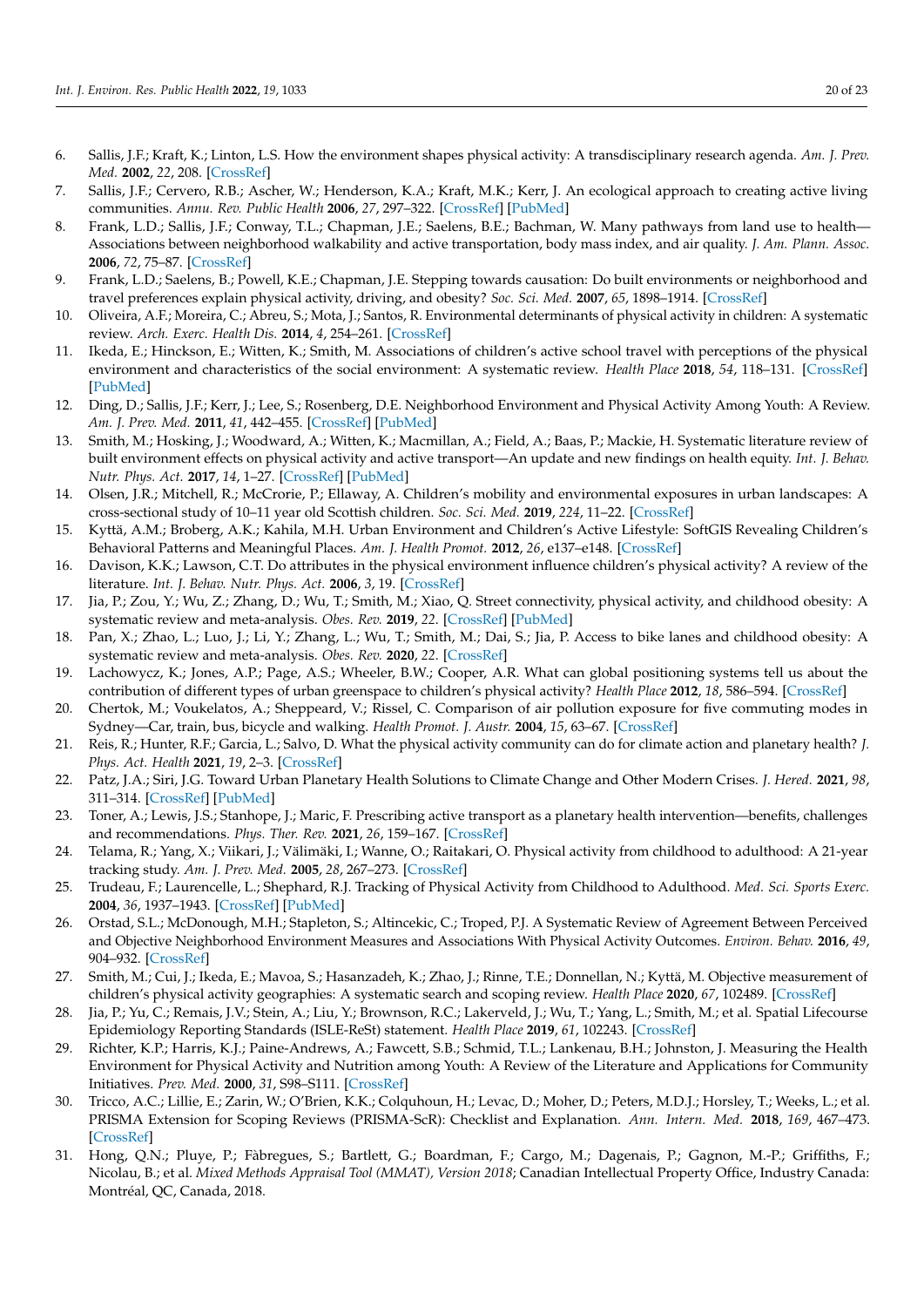- <span id="page-20-8"></span><span id="page-20-7"></span><span id="page-20-6"></span><span id="page-20-5"></span><span id="page-20-4"></span><span id="page-20-3"></span><span id="page-20-2"></span><span id="page-20-1"></span>32. Souto, R.Q.; Khanassov, V.; Hong, Q.N.; Bush, P.L.; Vedel, I.; Pluye, P. Systematic mixed studies reviews: Updating results on the reliability and efficiency of the mixed methods appraisal tool. *Int. J. Nurs. Stud.* **2015**, *52*, 500–501. [\[CrossRef\]](http://doi.org/10.1016/j.ijnurstu.2014.08.010) [\[PubMed\]](http://www.ncbi.nlm.nih.gov/pubmed/25241931)
- <span id="page-20-9"></span><span id="page-20-0"></span>33. Pace, R.; Pluye, P.; Bartlett, G.; Macaulay, A.C.; Salsberg, J.; Jagosh, J.; Seller, R. Testing the reliability and efficiency of the pilot Mixed Methods Appraisal Tool (MMAT) for systematic mixed studies review. *Int. J. Nurs. Stud.* **2011**, *49*, 47–53. [\[CrossRef\]](http://doi.org/10.1016/j.ijnurstu.2011.07.002)
- <span id="page-20-30"></span>34. Boone-Heinonen, J.; Gordon-Larsen, P. Life stage and sex specificity in relationships between the built and socioeconomic environments and physical activity. *J. Epidemiol. Community Health* **2010**, *65*, 847–852. [\[CrossRef\]](http://doi.org/10.1136/jech.2009.105064) [\[PubMed\]](http://www.ncbi.nlm.nih.gov/pubmed/20930092)
- <span id="page-20-36"></span><span id="page-20-10"></span>35. Boone-Heinonen, J.; Guilkey, D.K.; Evenson, K.R.; Gordon-Larsen, P. Residential self-selection bias in the estimation of built environment effects on physical activity between adolescence and young adulthood. *Int. J. Behav. Nutr. Phys. Act.* **2010**, *7*, 70. [\[CrossRef\]](http://doi.org/10.1186/1479-5868-7-70) [\[PubMed\]](http://www.ncbi.nlm.nih.gov/pubmed/20920341)
- <span id="page-20-23"></span><span id="page-20-11"></span>36. Boone-Heinonen, J.; Popkin, B.M.; Song, Y.; Gordon-Larsen, P. What neighborhood area captures built environment features related to adolescent physical activity? *Health Place* **2010**, *16*, 1280–1286. [\[CrossRef\]](http://doi.org/10.1016/j.healthplace.2010.06.015)
- <span id="page-20-33"></span><span id="page-20-12"></span>37. Bringolf-Isler, B.; Grize, L.; Mäder, U.; Ruch, N.; Sennhauser, F.H.; Braun-Fahrländer, C. Built environment, parents' perception, and children's vigorous outdoor play. *Prev. Med.* **2010**, *50*, 251–256. [\[CrossRef\]](http://doi.org/10.1016/j.ypmed.2010.03.008)
- <span id="page-20-28"></span><span id="page-20-13"></span>38. Buck, C.; Kneib, T.; Tkaczick, T.; Konstabel, K.; Pigeot, I. Assessing opportunities for physical activity in the built environment of children: Interrelation between kernel density and neighborhood scale. *Int. J. Health Geogr.* **2015**, *14*, 1–16. [\[CrossRef\]](http://doi.org/10.1186/s12942-015-0027-3) [\[PubMed\]](http://www.ncbi.nlm.nih.gov/pubmed/26694651)
- <span id="page-20-39"></span><span id="page-20-15"></span><span id="page-20-14"></span>39. Cain, K.L.; Millstein, R.A.; Sallis, J.F.; Conway, T.L.; Gavand, K.A.; Frank, L.D.; Saelens, B.E.; Geremia, C.M.; Chapman, J.; Adams, M.A.; et al. Contribution of streetscape audits to explanation of physical activity in four age groups based on the Microscale Audit of Pedestrian Streetscapes (MAPS). *Soc. Sci. Med.* **2014**, *116*, 82–92. [\[CrossRef\]](http://doi.org/10.1016/j.socscimed.2014.06.042)
- <span id="page-20-16"></span>40. Carlson, J.A.; Mitchell, T.B.; Saelens, B.E.; Staggs, V.S.; Kerr, J.; Frank, L.D.; Schipperijn, J.; Conway, T.L.; Glanz, K.; Chapman, J.E.; et al. Within-person associations of young adolescents' physical activity across five primary locations: Is there evidence of cross-location compensation? *Int. J. Behav. Nutr. Phys. Act.* **2017**, *14*, 1. [\[CrossRef\]](http://doi.org/10.1186/s12966-017-0507-x)
- <span id="page-20-24"></span><span id="page-20-17"></span>41. Carlson, J.A.; Saelens, B.E.; Kerr, J.; Schipperijn, J.; Conway, T.L.; Frank, L.D.; Chapman, J.E.; Glanz, K.; Cain, K.L.; Sallis, J.F. Association between neighborhood walkability and GPS-measured walking, bicycling and vehicle time in adolescents. *Health Place* **2015**, *32*, 1–7. [\[CrossRef\]](http://doi.org/10.1016/j.healthplace.2014.12.008)
- <span id="page-20-25"></span><span id="page-20-18"></span>42. Carlson, J.A.; Sallis, J.F.; Kerr, J.; Conway, T.L.; Cain, K.; Frank, L.D.; Saelens, B.E. Built environment characteristics and parent active transportation are associated with active travel to school in youth age 12–15. *Br. J. Sports Med.* **2014**, *48*, 1634–1639. [\[CrossRef\]](http://doi.org/10.1136/bjsports-2013-093101)
- <span id="page-20-41"></span><span id="page-20-19"></span>43. Carroll-Scott, A.; Gilstad-Hayden, K.; Rosenthal, L.; Peters, S.M.; McCaslin, C.; Joyce, R.; Ickovics, J.R. Disentangling neighborhood contextual associations with child body mass index, diet, and physical activity: The role of built, socioeconomic, and social environments. *Soc. Sci. Med.* **2013**, *95*, 106–114. [\[CrossRef\]](http://doi.org/10.1016/j.socscimed.2013.04.003) [\[PubMed\]](http://www.ncbi.nlm.nih.gov/pubmed/23642646)
- <span id="page-20-29"></span><span id="page-20-20"></span>44. Carver, A.; Timperio, A.; Hesketh, K.; Crawford, D. Are safety-related features of the road environment associated with smaller declines in physical activity among youth? *J. Urban Health* **2010**, *87*, 29–43. [\[CrossRef\]](http://doi.org/10.1007/s11524-009-9402-3) [\[PubMed\]](http://www.ncbi.nlm.nih.gov/pubmed/19949995)
- <span id="page-20-37"></span><span id="page-20-21"></span>45. Carver, A.; Timperio, A.F.; Crawford, D.A. Bicycles gathering dust rather than raising dust—Prevalence and predictors of cycling among Australian schoolchildren. *J. Sci. Med. Sport* **2015**, *18*, 540–544. [\[CrossRef\]](http://doi.org/10.1016/j.jsams.2014.07.004)
- <span id="page-20-40"></span><span id="page-20-22"></span>46. Coughenour, C.; Burns, M.S. Community design impacts on health habits in low-income southern Nevadans. *Am. J. Health Behav.* **2016**, *40*, 534–544. [\[CrossRef\]](http://doi.org/10.5993/AJHB.40.4.15)
- <span id="page-20-26"></span>47. Dalton, M.A.; Longacre, M.R.; Drake, K.M.; Gibson, L.; Adachi-Mejia, A.M.; Swain, K.; Xie, H.; Owens, P.M. Built Environment Predictors of Active Travel to School Among Rural Adolescents. *Am. J. Prev. Med.* **2011**, *40*, 312–319. [\[CrossRef\]](http://doi.org/10.1016/j.amepre.2010.11.008) [\[PubMed\]](http://www.ncbi.nlm.nih.gov/pubmed/21335262)
- <span id="page-20-34"></span>48. De Meester, F.; Van Dyck, D.; De Bourdeaudhuij, I.; Deforche, B.; Sallis, J.F.; Cardon, G. Active living neighborhoods: Is neighborhood walkability a key element for Belgian adolescents? *BMC Public Health* **2012**, *12*, 7. [\[CrossRef\]](http://doi.org/10.1186/1471-2458-12-7)
- 49. Dessing, D.; De Vries, S.I.; Hegeman, G.; Verhagen, E.; Van Mechelen, W.; Pierik, F.H. Children's route choice during active transportation to school: Difference between shortest and actual route. *Int. J. Behav. Nutr. Phys. Act.* **2016**, *13*, 1–11. [\[CrossRef\]](http://doi.org/10.1186/s12966-016-0373-y)
- <span id="page-20-31"></span>50. DeWeese, R.S.; Ohri-Vachaspati, P.; Adams, M.A.; Kurka, J.; Han, S.Y.; Todd, M.; Yedidia, M.J. Patterns of food and physical activity environments related to children's food and activity behaviors: A latent class analysis. *Health Place* **2017**, *49*, 19–29. [\[CrossRef\]](http://doi.org/10.1016/j.healthplace.2017.11.002) [\[PubMed\]](http://www.ncbi.nlm.nih.gov/pubmed/29156415)
- <span id="page-20-27"></span>51. Helbich, M.; van Emmichoven, M.J.Z.; Dijst, M.J.; Kwan, M.-P.; Pierik, F.H.; de Vries, S.I. Natural and built environmental exposures on children's active school travel: A Dutch global positioning system-based cross-sectional study. *Health Place* **2016**, *39*, 101–109. [\[CrossRef\]](http://doi.org/10.1016/j.healthplace.2016.03.003)
- <span id="page-20-32"></span>52. Hinckson, E.; Cerin, E.; Mavoa, S.; Smith, M.; Badland, H.; Stewart, T.; Duncan, S.; Schofield, G. Associations of the perceived and objective neighborhood environment with physical activity and sedentary time in New Zealand adolescents. *Int. J. Behav. Nutr. Phys. Act.* **2017**, *14*, 145. [\[CrossRef\]](http://doi.org/10.1186/s12966-017-0597-5)
- <span id="page-20-38"></span>53. Ikeda, E.; Hinckson, E.; Witten, K.; Smith, M. Assessment of direct and indirect associations between children active school travel and environmental, household and child factors using structural equation modelling. *Int. J. Behav. Nutr. Phys. Act.* **2019**, *16*, 1–17. [\[CrossRef\]](http://doi.org/10.1186/s12966-019-0794-5)
- <span id="page-20-42"></span>54. Islam, M.Z.; Moore, R.; Cosco, N. Child-friendly, active, healthy neighborhoods: Physical characteristics and children's time outdoors. *Environ. Behav.* **2014**, *48*, 711–736. [\[CrossRef\]](http://doi.org/10.1177/0013916514554694)
- <span id="page-20-35"></span>55. Jáuregui, A.; Soltero, E.; Santos-Luna, R.; Barrera, L.H.; Barquera, S.; Jauregui, E.; Lévesque, L.; Lopez-Taylor, J.; Ortiz-Hernández, L.; Lee, R. A Multisite Study of Environmental Correlates of Active Commuting to School in Mexican Children. *J. Phys. Act. Health* **2016**, *13*, 325–332. [\[CrossRef\]](http://doi.org/10.1123/jpah.2014-0483)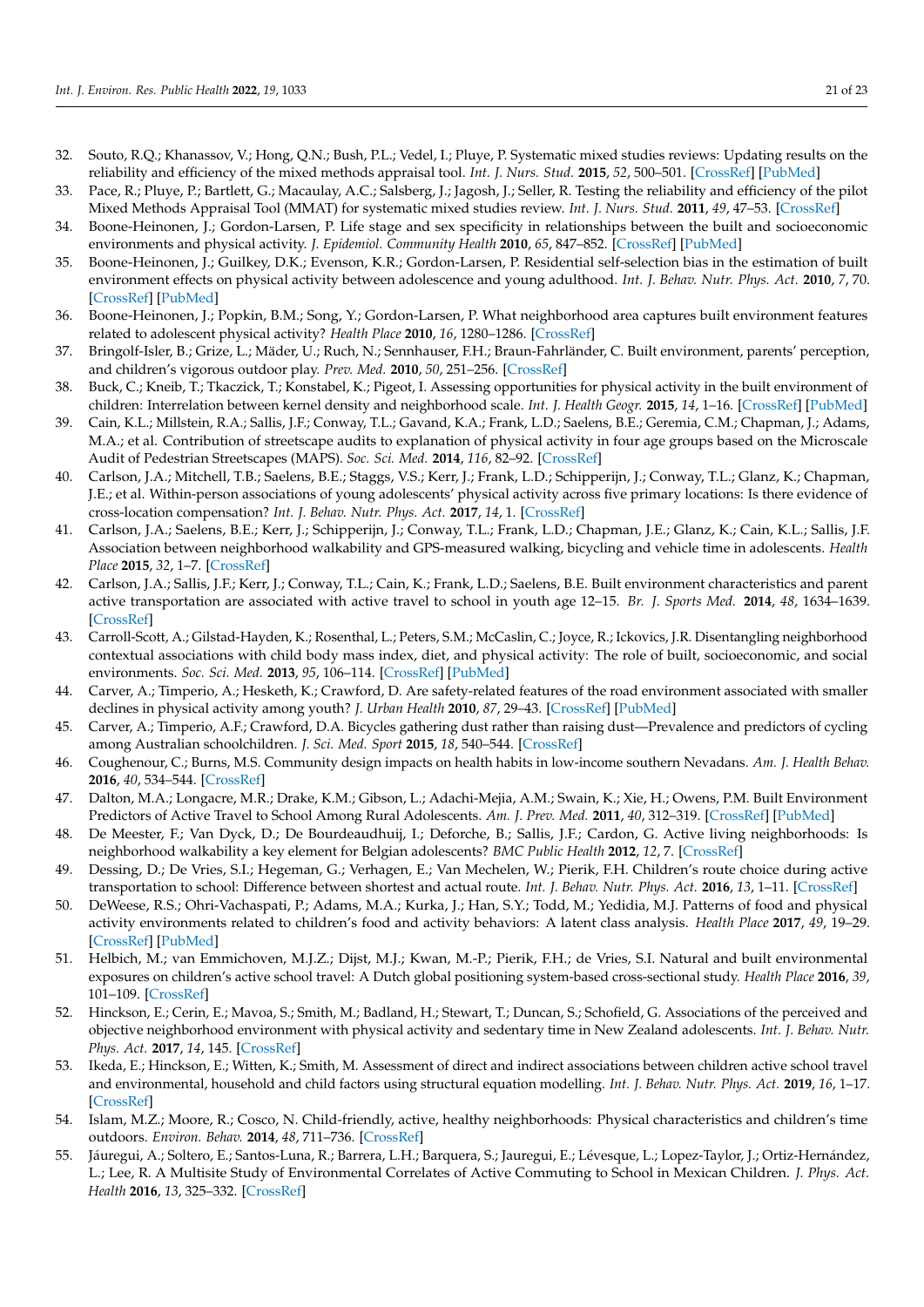- <span id="page-21-13"></span><span id="page-21-8"></span><span id="page-21-7"></span><span id="page-21-6"></span><span id="page-21-5"></span><span id="page-21-4"></span><span id="page-21-3"></span><span id="page-21-2"></span><span id="page-21-1"></span><span id="page-21-0"></span>56. E Laxer, R.; Janssen, I. The proportion of youths' physical inactivity attributable to neighbourhood built environment features. *Int. J. Health Geogr.* **2013**, *12*, 31. [\[CrossRef\]](http://doi.org/10.1186/1476-072X-12-31) [\[PubMed\]](http://www.ncbi.nlm.nih.gov/pubmed/23777593)
- <span id="page-21-20"></span><span id="page-21-10"></span><span id="page-21-9"></span>57. McGrath, L.J.; Hinckson, E.A.; Hopkins, W.G.; Mavoa, S.; Witten, K.; Schofield, G. Associations Between the Neighborhood Environment and Moderate-to-Vigorous Walking in New Zealand Children: Findings from the URBAN Study. *Sports Med.* **2016**, *46*, 1003–1017. [\[CrossRef\]](http://doi.org/10.1007/s40279-016-0533-x) [\[PubMed\]](http://www.ncbi.nlm.nih.gov/pubmed/27091360)
- <span id="page-21-14"></span><span id="page-21-11"></span>58. Mecredy, G.; Pickett, W.; Janssen, I. Street Connectivity is Negatively Associated with Physical Activity in Canadian Youth. *Int. J. Environ. Res. Public Health* **2011**, *8*, 3333–3350. [\[CrossRef\]](http://doi.org/10.3390/ijerph8083333) [\[PubMed\]](http://www.ncbi.nlm.nih.gov/pubmed/21909310)
- <span id="page-21-21"></span>59. Mitchell, C.A.; Clark, A.F.; Gilliland, J.A. Built Environment Influences of Children's Physical Activity: Examining Differences by Neighbourhood Size and Sex. *Int. J. Environ. Res. Public Health* **2016**, *13*, 130. [\[CrossRef\]](http://doi.org/10.3390/ijerph13010130) [\[PubMed\]](http://www.ncbi.nlm.nih.gov/pubmed/26784212)
- <span id="page-21-32"></span><span id="page-21-12"></span>60. Mölenberg, F.J.; Noordzij, J.; Burdorf, A.; van Lenthe, F.J. New physical activity spaces in deprived neighborhoods: Does it change outdoor play and sedentary behavior? A natural experiment. *Health Place* **2019**, *58*, 102151. [\[CrossRef\]](http://doi.org/10.1016/j.healthplace.2019.102151)
- <span id="page-21-16"></span>61. Nordbø, E.C.A.; Raanaas, R.K.; Nordh, H.; Aamodt, G. Neighborhood green spaces, facilities and population density as predictors of activity participation among 8-year-olds: A cross-sectional GIS study based on the Norwegian mother and child cohort study. *BMC Public Health* **2019**, *19*, 1–22. [\[CrossRef\]](http://doi.org/10.1186/s12889-019-7795-9) [\[PubMed\]](http://www.ncbi.nlm.nih.gov/pubmed/31666049)
- <span id="page-21-23"></span>62. Oliver, M.; Badland, H.; Mavoa, S.; Witten, K.; Kearns, R.; Ellaway, A.; Hinckson, E.; Mackay, L.; Schluter, P.J. Environmental and socio-demographic associates of children's active transport to school: A cross-sectional investigation from the URBAN Study. *Int. J. Behav. Nutr. Phys. Act.* **2014**, *11*, 70. [\[CrossRef\]](http://doi.org/10.1186/1479-5868-11-70)
- <span id="page-21-33"></span>63. Sallis, J.F.; Cain, K.; Conway, T.L.; Gavand, K.A.; Millstein, R.A.; Geremia, C.M.; Frank, L.D.; Saelens, B.; Glanz, K.; King, A.C. Is Your Neighborhood Designed to Support Physical Activity? A Brief Streetscape Audit Tool. *Prev. Chronic Dis.* **2015**, *12*, E141. [\[CrossRef\]](http://doi.org/10.5888/pcd12.150098) [\[PubMed\]](http://www.ncbi.nlm.nih.gov/pubmed/26334713)
- <span id="page-21-17"></span>64. Sallis, J.F.; Conway, T.L.; Cain, K.L.; Carlson, J.A.; Frank, L.D.; Kerr, J.; Glanz, K.; Chapman, J.E.; Saelens, B.E. Neighborhood built environment and socioeconomic status in relation to physical activity, sedentary behavior, and weight status of adolescents. *Prev. Med.* **2018**, *110*, 47–54. [\[CrossRef\]](http://doi.org/10.1016/j.ypmed.2018.02.009)
- <span id="page-21-19"></span>65. Tucker, P.; Irwin, J.D.; Gilliland, J.; He, M.; Larsen, K.; Hess, P. Environmental influences on physical activity levels in youth. *Health Place* **2009**, *15*, 357–363. [\[CrossRef\]](http://doi.org/10.1016/j.healthplace.2008.07.001) [\[PubMed\]](http://www.ncbi.nlm.nih.gov/pubmed/18706850)
- <span id="page-21-15"></span>66. van Loon, J.; Frank, L.D.; Nettlefold, L.; Naylor, P.J. Youth physical activity and the neighbourhood environment: Examining correlates and the role of neighbourhood definition. *Soc. Sci. Med.* **2014**, *104*, 107–115. [\[CrossRef\]](http://doi.org/10.1016/j.socscimed.2013.12.013) [\[PubMed\]](http://www.ncbi.nlm.nih.gov/pubmed/24581068)
- 67. Villanueva, K.; Giles-Corti, B.; Bulsara, M.; McCormack, G.R.; Timperio, A.; Middleton, N.; Beesley, B.; Trapp, G. How far do children travel from their homes? Exploring children's activity spaces in their neighborhood. *Health Place* **2012**, *18*, 263–273. [\[CrossRef\]](http://doi.org/10.1016/j.healthplace.2011.09.019) [\[PubMed\]](http://www.ncbi.nlm.nih.gov/pubmed/22001753)
- <span id="page-21-18"></span>68. Wang, X.; Conway, T.L.; Cain, K.; Frank, L.D.; Saelens, B.; Geremia, C.; Kerr, J.; Glanz, K.; Carlson, J.A.; Sallis, J.F. Interactions of psychosocial factors with built environments in explaining adolescents' active transportation. *Prev. Med.* **2017**, *100*, 76–83. [\[CrossRef\]](http://doi.org/10.1016/j.ypmed.2017.04.008)
- <span id="page-21-22"></span>69. Smith, M.; Amann, R.; Cavadino, A.; Raphael, D.; Kearns, R.; Mackett, R.; Mackay, L.; Carroll, P.; Forsyth, E.; Mavoa, S.; et al. Children's Transport Built Environments: A Mixed Methods Study of Associations between Perceived and Objective Measures and Relationships with Parent Licence for Independent Mobility in Auckland, New Zealand. *Int. J. Environ. Res. Public Health* **2019**, *16*, 1361. [\[CrossRef\]](http://doi.org/10.3390/ijerph16081361)
- <span id="page-21-24"></span>70. Ikeda, E.; Stewart, T.; Garrett, N.; Egli, V.; Mandic, S.; Hosking, J.; Witten, K.; Hawley, G.; Tautolo, E.-S.; Rodda, J.; et al. Built environment associates of active school travel in New Zealand children and youth: A systematic meta-analysis using individual participant data. *J. Transp. Health* **2018**, *9*, 117–131. [\[CrossRef\]](http://doi.org/10.1016/j.jth.2018.04.007)
- <span id="page-21-25"></span>71. Wong, B.Y.-M.; Faulkner, G.; Buliung, R. GIS measured environmental correlates of active school transport: A systematic review of 14 studies. *Int. J. Behav. Nutr. Phys. Act.* **2011**, *8*, 39. [\[CrossRef\]](http://doi.org/10.1186/1479-5868-8-39)
- <span id="page-21-26"></span>72. Gunn, L.D.; Mavoa, S.; Boulange, C.; Hooper, P.; Kavanagh, A.; Giles-Corti, B. Designing healthy communities: Creating evidence on metrics for built environment features associated with walkable neighbourhood activity centres. *Int. J. Behav. Nutr. Phys. Act.* **2017**, *14*, 164. [\[CrossRef\]](http://doi.org/10.1186/s12966-017-0621-9)
- <span id="page-21-27"></span>73. Hooper, P.; Foster, S.; Bull, F.; Knuiman, M.; Christian, H.; Timperio, A.; Wood, L.; Trapp, G.; Boruff, B.; Francis, J.; et al. Living liveable? RESIDE's evaluation of the "Liveable Neighborhoods" planning policy on the health supportive behaviors and wellbeing of residents in Perth, Western Australia. *SSM Popul. Health* **2020**, *10*, 100538. [\[CrossRef\]](http://doi.org/10.1016/j.ssmph.2020.100538)
- <span id="page-21-28"></span>74. Moreno, C.; Allam, Z.; Chabaud, D.; Gall, C.; Pratlong, F. Introducing the "15-Minute City": Sustainability, Resilience and Place Identity in Future Post-Pandemic Cities. *Smart Cities* **2021**, *4*, 6. [\[CrossRef\]](http://doi.org/10.3390/smartcities4010006)
- <span id="page-21-29"></span>75. Dunning, R.; Calafiore, A.; Nurse, A. 20-Minute Neighbourhood or 15-Minute City? Town and Country Planning, 16 June 2021. Available online: [https://livrepository.liverpool.ac.uk/3127722/1/15MN\\_20MC.doc](https://livrepository.liverpool.ac.uk/3127722/1/15MN_20MC.doc) (accessed on 7 January 2022).
- <span id="page-21-30"></span>76. Aldred, R.; Goodman, A. The Impact of Low Traffic Neighbourhoods on Active Travel, Car Use, and Perceptions of Local Environment during the COVID-19 Pandemic. *Findings* **2021**, 21390. [\[CrossRef\]](http://doi.org/10.32866/001c.21390)
- 77. Walker, H. *The Shared Path*; The Helen Clark Foundation: Wellington, New Zealand, 2020.
- <span id="page-21-31"></span>78. Smith, M. Children's perceptions of their neighbourhoods during COVID-19 lockdown in Aotearoa New Zealand. *Child. Geogr.* **2021**, *in press*. [\[CrossRef\]](http://doi.org/10.1080/14733285.2022.2026887)